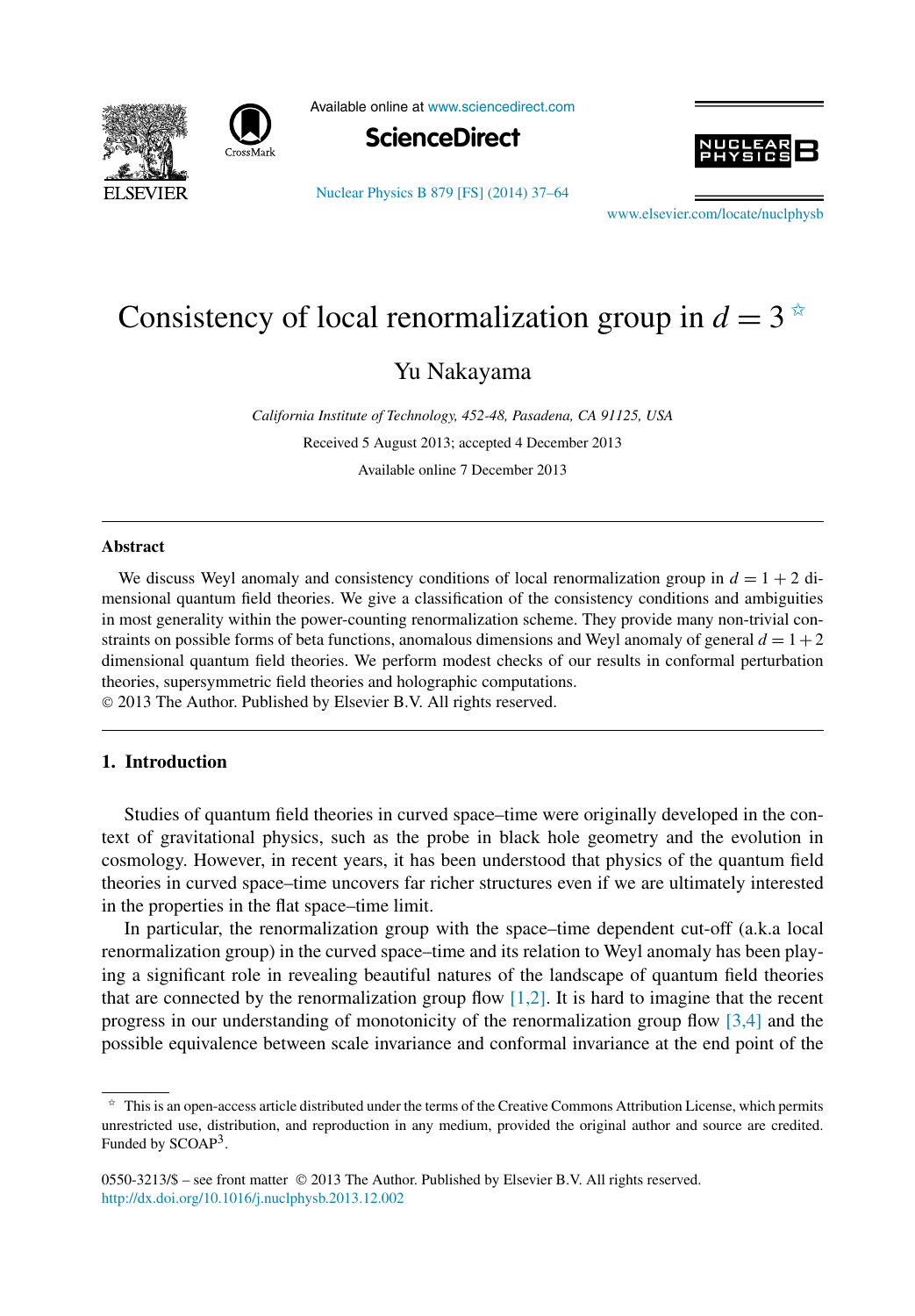renormalization group flow [\[5–7\]](#page-26-0) were possible without such a formulation that heavily relies on the curved space–time (see e.g.  $[8]$  for a review).<sup>1</sup>

Moreover, the applicability of the local renormalization group seems to be a foundation of the holographic interpretation of the quantum field theories. While it may be natural to introduce the extra radial direction in holography as the one corresponding to the global renormalization group scale transformation, it is a very particular response of the dual quantum field theories to the local renormalization group that guarantees the full diffeomorphism invariance of the holographic bulk description that treats the field theory directions and the renormalization group direction equally [\[11,12\].](#page-27-0) For instance, the invariance under the special conformal transformation rather than the merely scaling transformation plays a crucial role in establishing AdS/CFT correspondence with the full space–time diffeomorphism (rather than foliation preserving diffeomorphism) in the bulk [\[13\].](#page-27-0)

The aim of this paper is to understand the implication of the local renormalization group and Weyl anomaly in  $1 + 2$  dimensional space–time. It is typically presumed that the Weyl anomaly only exists in even space–time dimension (see e.g. [\[14\]](#page-27-0) for a the historical review of the gravitational contribution to the Weyl anomaly), and it might not be very useful to consider the local renormalization group in odd space–time dimensions. We show this is not the case. By scrutinizing the local renormalization group and its consistency conditions in  $d = 1 + 2$  dimension, we derive various hidden structures in renormalization group. For instance, we show that beta functions cannot be arbitrary: it must be transverse to various tensors appearing in the Weyl anomaly in  $d = 1 + 2$  dimension. We give a classification of the consistency conditions and ambiguities in most generality within the power-counting renormalization scheme. We argue that they provide many non-trivial constraints on possible forms of beta functions and anomalous dimensions of general  $d = 1 + 2$  dimensional quantum field theories.

While our main focus is in  $d = 1 + 2$  dimension, we hope our systematic approach to the local renormalization group analysis will give comprehensive understanding of this subject in the other dimensions, too. Indeed, we stress that our systematic classification of consistency conditions and ambiguities in local renormalization group will be applicable in any other dimensions with little modifications while the actual expressions may differ in even and odd dimensions. In particular we hope that our discussions on the relatively less known ambiguities in renormalization group will clarify some of the confusions we have encountered in the study of relations between scale invariance and conformal invariance.

The organization of the paper is as follows. In Section [2,](#page-2-0) we begin with the analysis of local renormalization group in the situation where there is no dimensionful coupling constants. Essential features of the local renormalization group in  $d = 1 + 2$  dimension will be explained there. Theoretically, we can skip Section [2](#page-2-0) and go directly to Section [3,](#page-10-0) in which we analyze the local renormalization group in most generality within the power-counting renormalization scheme, but we hope that Section [2](#page-2-0) will be pedagogical enough to capture the logic by avoiding too many terms. In Section [4,](#page-16-0) we give some modest checks of our results in conformal perturbation theories, supersymmetric field theories and holographic computations. In Section [5,](#page-23-0) we conclude with some future perspectives.

<sup>&</sup>lt;sup>1</sup> To avoid seemingly pathological counterexamples [\[9,10\],](#page-27-0) we will assume that our theories can be coupled to gravity with no anomaly in the conservation of the well-defined energy–momentum tensor.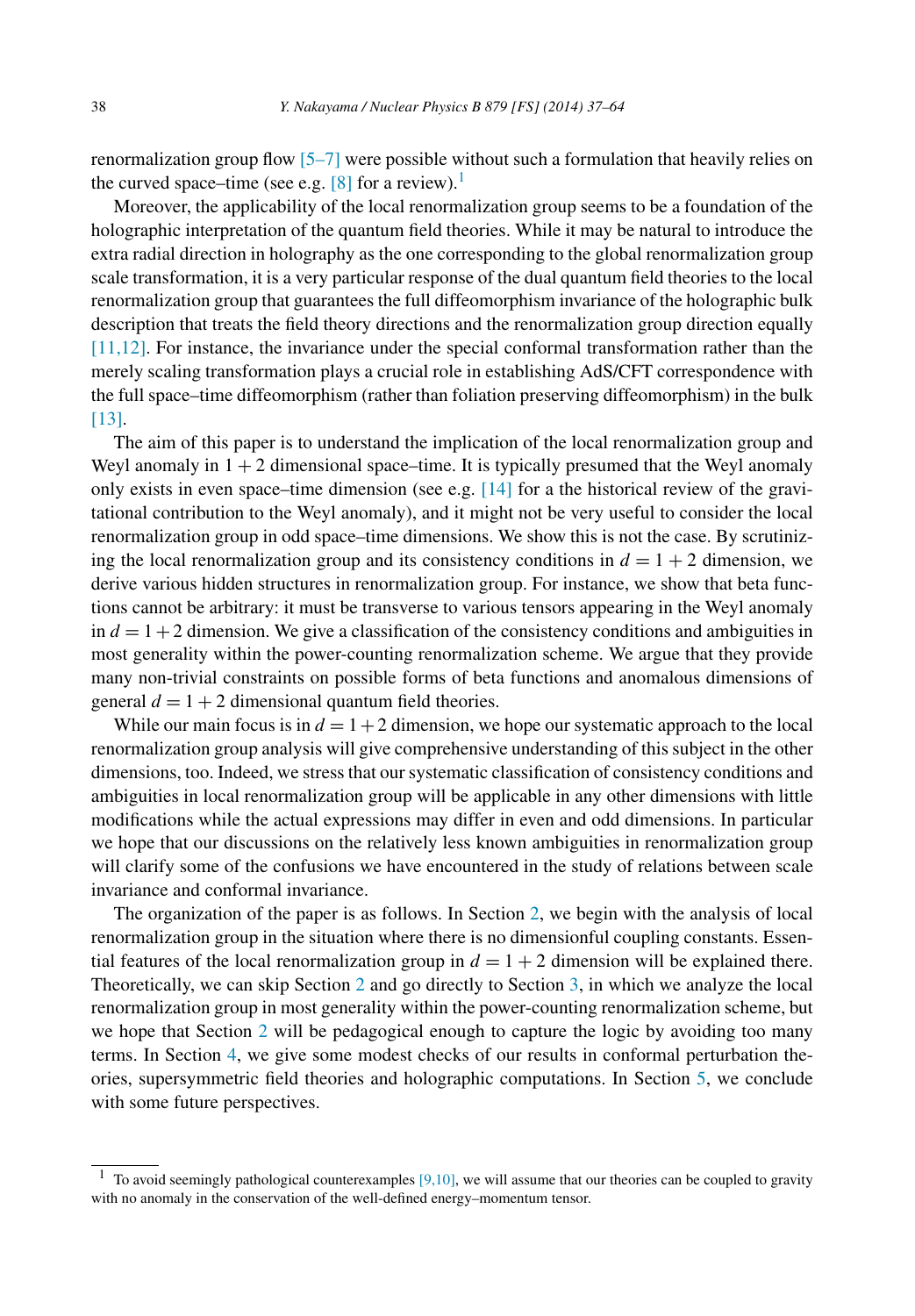<span id="page-2-0"></span>We have two appendices. In [Appendix A,](#page-24-0) we discuss a possible generalization of the local renormalization group analysis with cosmological constant. In [Appendix B](#page-25-0) we collect our conventions and some useful formulae.

## **2. Local renormalization group and consistency conditions without mass parameters**

Let us consider a  $(1 + 2)$  dimensional relativistic quantum field theory originally defined in the flat space–time. In most of the part of this paper, we are implicit about the Wick rotation and work in the Euclidean signature. The study of the local renormalization group gives non-trivial constraints on possible renormalization group flow. The starting point of the local renormalization group is to construct the generating functional for correlation functions (i.e. Schwinger vacuum energy functional [\[15\]\)](#page-27-0) by promoting coupling constants  $g<sup>I</sup>$  to space–time dependent background fields  $g^{I}(x)$ .

$$
e^{W[g^I(x)]} = \int \mathcal{D}X e^{-S_0[X] - \int dx^3 g^I(x)O_I(x) + \mathcal{O}(g^2)},
$$
\n(1)

where  $O_I(x)$  are all the (primary) operators in the theory (we will also discuss various tensorial operators below).<sup>2</sup>

The  $O(g^2)$  higher order terms in the definition of the renormalized Schwinger functional contain some arbitrariness related to contact terms and scheme dependence, which we will dwell on later. However, at this point, we should mention that there are two types of important background fields whose structure of the contact terms may be constrained by requiring the relevant Ward–Takahashi identities. The first one is the background metric  $\gamma_{\mu\nu}(x) = \eta_{\mu\nu} + h_{\mu\nu}(x) + \cdots$ (here  $\eta_{\mu\nu}$  is the flat space–time metric) that naturally couples with the energy–momentum tensor as  $h_{\mu\nu}T^{\mu\nu} + O(h^2)$ . The arbitrariness for the coupling to the background metric is reduced by requiring that the vacuum energy functional  $W[\gamma_{\mu\nu}(x), g^I(x)]$  is diffeomorphism invariant with respect to the background metric  $ds^2 = \gamma_{\mu\nu}(x) dx^{\mu} dx^{\nu}$ . Still, it does not fix the arbitrariness entirely because there are higher curvature corrections such as the *ξRφ*<sup>2</sup> term in scalar field theories with *R* being the Ricci scalar which cannot be fixed without further assumptions (e.g. Weyl invariance or supersymmetry). We could also add the local counterterms constructed out of metric which is diffeomorphism invariant.

The second important example is the background vector fields  $a<sub>u</sub>(x)$  that couple to notnecessarily-conserved vector operators  $J^{\mu}(x)$ . Generically, the vector operators  $J^{\mu}$  are not conserved due to the source terms  $g<sup>I</sup>(x)O<sub>I</sub>(x)$  in the interaction. In order to systematically implement the broken Ward–Takahashi identities for the vector operators  $J^{\mu}$ , it is convenient to introduce the compensated gauge transformations for the source of the violation such as  $g<sup>I</sup>(x)$ so that the vacuum energy functional  $W[\gamma_{\mu\nu}(x), g^I(x), a_\mu(x)]$  is invariant under the compensated gauge transformation:

$$
\delta a_{\mu}(x) = D_{\mu} w(x),
$$
  
\n
$$
\delta g^{I}(x) = -(wg)^{I}(x).
$$
\n(2)

<sup>&</sup>lt;sup>2</sup> There is a small caveat here. If  $O_I(x)$  (rather than its space–time integral) is not well-defined, the promotion of the coupling constants to background fields may not be possible. A famous example is the Chern–Simons interaction. At the same-time, in such situations, there is a topological obstruction so that the renormalization of such coupling constants are very much constrained (e.g. only 1-loop shift in Chern–Simons theory). We can simply treat such coupling constants as external fixed parameters in the following argument. In particular there is no associated Weyl anomaly.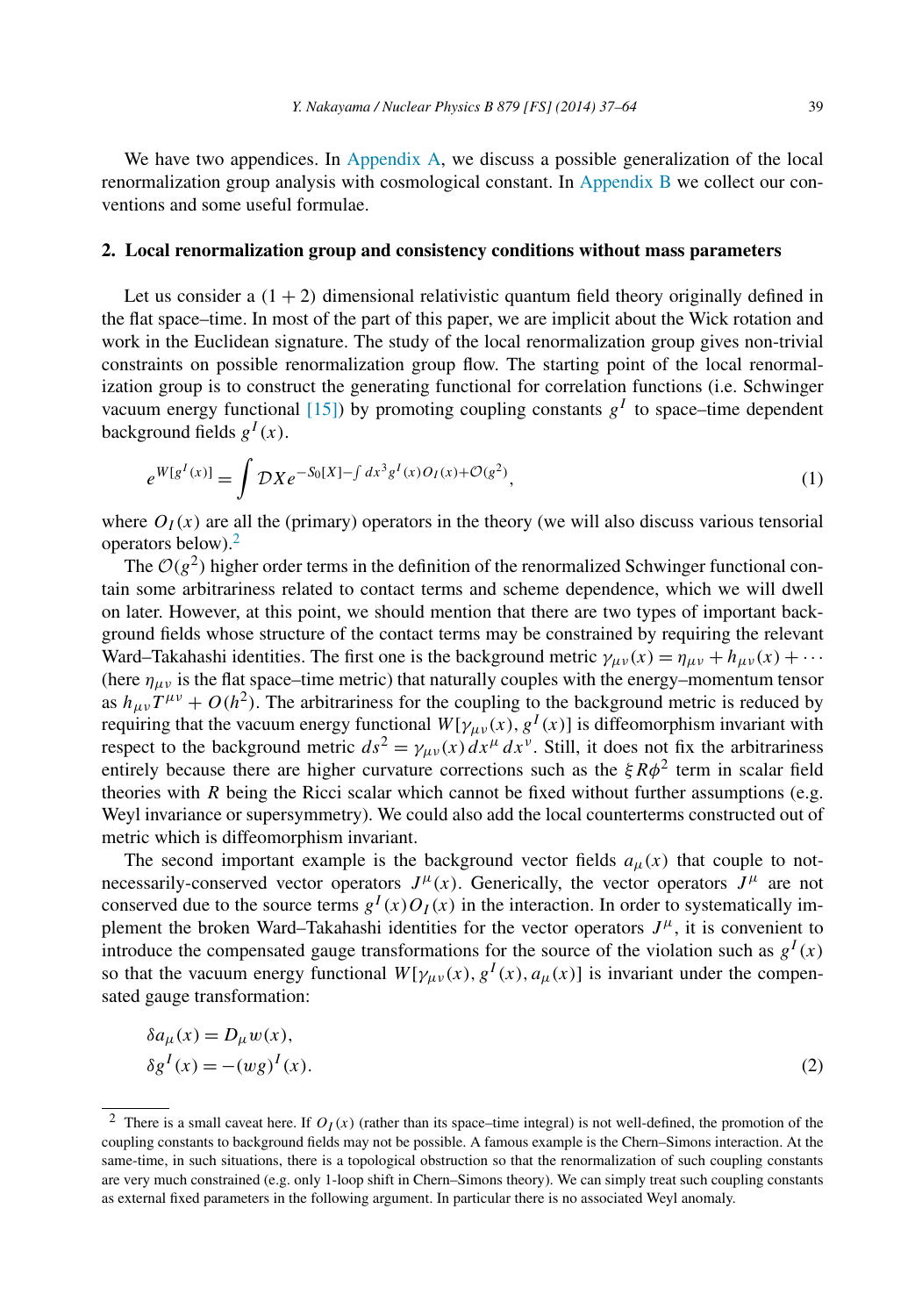<span id="page-3-0"></span>Here we assume that the "free part" of the action  $S_0[X]$  has the symmetry  $G$  and the background gauge fields  $a_{\mu}(x)$  lies in the corresponding Lie algebra g. The coupling constants  $g^{I}(x)$  form a certain representation under G. We will denote the covariant derivative  $D_{\mu} = \partial_{\mu} + a_{\mu}$  and the field strength  $f_{\mu\nu} = \partial_{\mu}a_{\nu} - \partial_{\nu}a_{\mu} + [a_{\mu}, a_{\nu}]$  as usual in the matrix notation. When the covariant derivative acts on tensors, they must contain the additional space–time connection. This compensated gauge invariance plays a significant role in understanding the importance of operator identities in the local renormalization group analysis  $[1,2]$ .

The crucial assumption in the following is that the Schwinger vacuum energy functional is finitely renormalized (renormalizability assumption). Theoretically this assumption is a great advantage because varying the renormalized Schwinger functional automatically takes into account the renormalization of the composite operators.<sup>3</sup> The renormalization group equation for this Schwinger functional, whose study is the main goal of this paper, is known as the local renormalization group equation [\[1\]](#page-26-0) because we perform the space–time dependent change of coupling constants as well as renormalization scale. This has a huge advantage in discussing the conformal invariance (rather than merely scale invariance) because it directly provides the response to the non-constant Weyl transformation.

Throughout this section, we concentrate on the so-called massless renormalization group flow in which we have no dimensionful coupling constants. Without any dimensionful coupling constant at hand, the local renormalization group operator can be expressed as

$$
\Delta_{\sigma} = \int d^{3}x \sqrt{|\gamma|} \left( 2\sigma \gamma_{\mu\nu} \frac{\delta}{\delta \gamma_{\mu\nu}} + \sigma \beta^{I} \frac{\delta}{\delta g^{I}} + (\sigma \rho_{I} D_{\mu} g^{I} - (\partial_{\mu} \sigma) v) \cdot \frac{\delta}{\delta a_{\mu}} \right).
$$
 (3)

In the subsequent sections, we will study further generalizations with dimensionful coupling constants. The assumption of the renormalizability is equivalent to the claim that the Schwinger functional is annihilated by  $\Delta_{\sigma}$  up to the Weyl anomaly that is a local functional of the renormalized sources.

The each term in  $\Delta_{\sigma}$  has a simple interpretation. The first term  $2\sigma\gamma_{\mu\nu}\frac{\delta}{\delta\gamma_{\mu\nu}}$  generates nothing but the Weyl rescaling of the metric by the Weyl factor  $\sigma(x)$ :  $\delta_{\sigma} \gamma_{\mu\nu}(x) = 2\sigma(x)\gamma_{\mu\nu}(x)$ . The renormalization of the coupling constants introduce additional running of the coupling constants under the change of the local scale transformation:  $\beta^{I}$  is the scalar beta function for the corresponding operator  $O<sub>I</sub>$  which is necessary to cancel the divergence appearing in the coupling constant renormalization for  $g^I$ . Less familiar terms  $\rho_I$  and v are related to the renormalization group running for the vector background source  $a_{\mu}$ . We emphasize that once the coupling constant  $g<sup>I</sup>(x)$  is space–time dependent, we have extra divergence in relation to vector operators that must be canceled by renormalizing the background vector fields  $a_{\mu}$ . Even in the flat space–time limit, such effects are actually visible as the renormalization of the composite vector operators.

The invariance of the Schwinger functional under the local renormalization group (up to anomaly) corresponds to the trace identity

$$
T^{\mu}_{\mu} = \beta^{I} O_{I} + (\rho_{I} D_{\mu} g^{I}) \cdot J^{\mu} + D_{\mu} (v \cdot J^{\mu}) + A_{\text{anomaly}}
$$
\n(4)

from the definition of the renormalized composite operators:

<sup>&</sup>lt;sup>3</sup> This is a chicken or egg problem in the actual computation because we have to renormalize the infinite set of operators with derivatives to construct the renormalized vacuum energy functional after all. However, the general structure of the renormalization group flow is more transparently seen in just declaring its existence.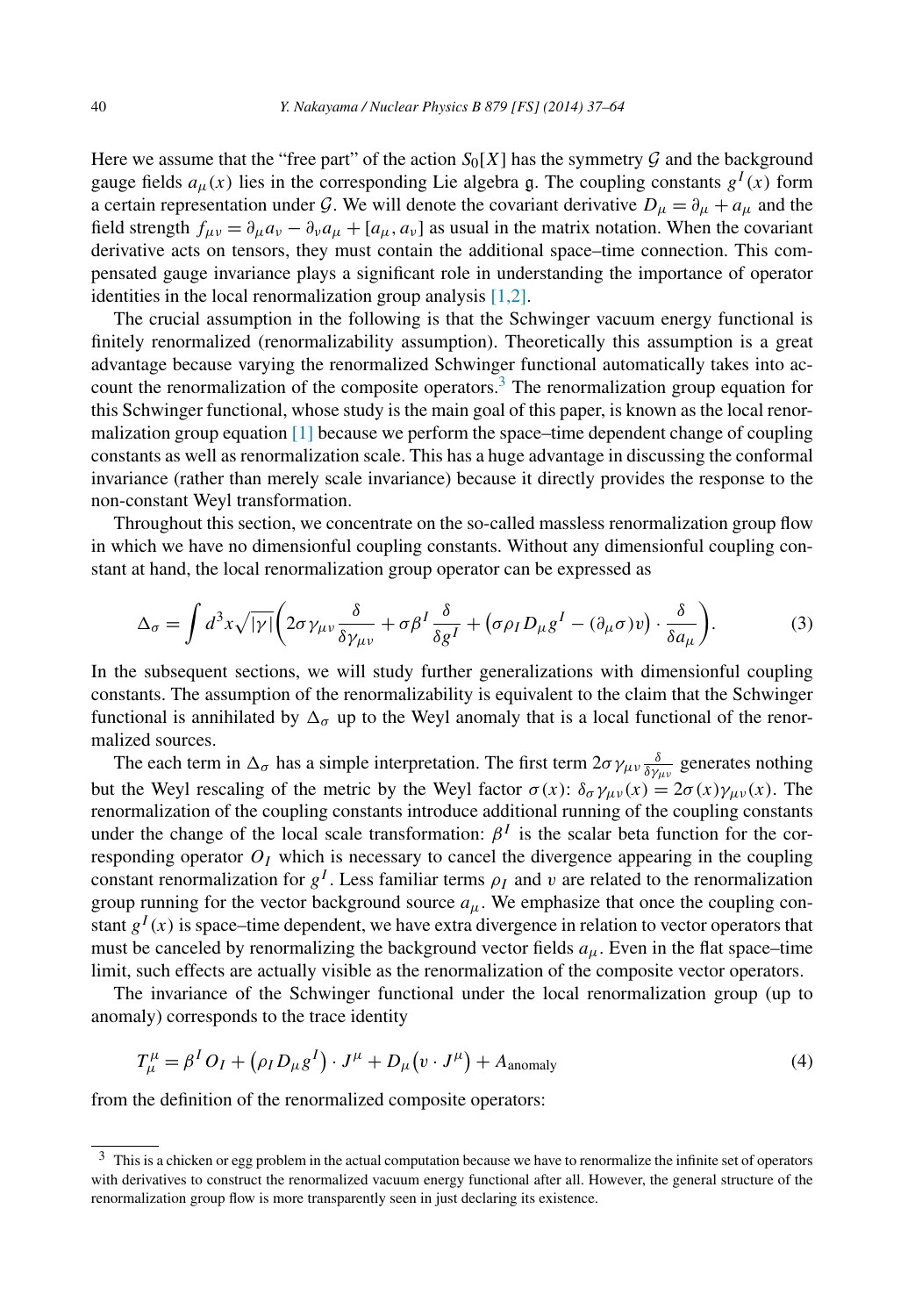$$
2\frac{\delta}{\delta \gamma^{\mu\nu}(x)}W = -\langle T_{\mu\nu}(x) \rangle,
$$
  
\n
$$
\frac{\delta}{\delta g^{I}(x)}W = -\langle O_{I}(x) \rangle,
$$
  
\n
$$
\frac{\delta}{\delta a_{\mu}(x)}W = -\langle J^{\mu}(x) \rangle.
$$
\n(5)

These relations are typically known as the Schwinger (quantum) action principle [\[15\].](#page-27-0) In our local renormalization group approach, it simply gives the definition of the renormalized composite operators. The last term  $A_{\text{anomaly}}$  in [\(4\)](#page-3-0) is a *c*-number that depends on the space–time dependent coupling constants or background fields, usually known as Weyl anomaly (or trace anomaly) that we will discuss below.

As we will discuss in more detail in Section [2.2,](#page-7-0) the Schwinger functional must be invariant under the compensated gauge transformation [\(2\):](#page-2-0)

$$
\Delta_w W[\gamma_{\mu\nu}, g^I, a_\mu] = \int d^3x \sqrt{|\gamma|} \left( D_\mu w \cdot \frac{\delta}{\delta a_\mu} - (wg)^I \frac{\delta}{\delta g^I} \right) W[\gamma_{\mu\nu}, g^I, a_\mu] = 0 \tag{6}
$$

for any Lie algebra element  $w \in \mathfrak{g}$  that generates the compensated symmetry  $\mathcal{G}$ , so the local renormalization group operator can be equivalently rewritten as

$$
\Delta_{\sigma} = \int d^3x \sqrt{|\gamma|} \left( 2\sigma \gamma_{\mu\nu} \frac{\delta}{\delta \gamma_{\mu\nu}} + \sigma B^I \frac{\delta}{\delta g^I} + \left( \sigma \hat{\rho}_I D_\mu g^I \right) \cdot \frac{\delta}{\delta a_\mu} \right),\tag{7}
$$

when we act on the gauge invariant  $W[\gamma_{\mu\nu}, g^I, a_\mu]$ , where

$$
BI = \betaI - (vg)I,
$$
  
\n
$$
\hat{\rho}_I = \rho_I + \partial_I v.
$$
\n(8)

In the language of the trace identity, rewriting here corresponds to the use of the operator identity or the equation of motion $4$ 

$$
v \cdot D_{\mu} J^{\mu} = -(vg)^{I} O_{I} \tag{9}
$$

so that we have the equivalent expression [\[1\]](#page-26-0)

$$
T^{\mu}_{\mu} = B^I O_I + \left(\hat{\rho}_I D_{\mu} g^I\right) \cdot J^{\mu} + A_{\text{anomaly}}.
$$
\n(10)

Although the physics does not change with the gauge (for the background fields) which we choose, we will mostly stick to the conventional choice  $(7)$  and  $(10)$  in the following. This choice has a great advantage in the flat space–time limit because  $B<sup>I</sup> = 0$  directly implies the conformal invariance (i.e.  $T^{\mu}_{\mu}$ )<sub>*γμν*=*ημν*</sub> = 0). If we used the other choice, we would have to keep track of both  $\beta^I$  and *v* to compute  $B^I = \beta^I - (vg)^I$  in order to discuss the conformal invariance. For this

<sup>&</sup>lt;sup>4</sup> This equation may seem to assume implicitly that the tree level equations motion are the same as the renormalized ones. Depending on the renormalization scheme, it may not be the case and it is possible to have corrections such that  $(wg)^{I}$  is effectively replaced by  $(Xwg)^{I}$ , where  $X = 1 + O(g^{I})$  now contains the higher order corrections. Similar ambiguities appear in Section [2.2](#page-7-0) (Class 2 ambiguity). Such a possibility is unavoidable in  $d = 1 + 3$  dimension due to possible gauge anomaly in the right hand side of (6). We do not expect the gauge anomaly in  $d = 1 + 3$  dimension, but we may have (fractional) Chern–Simons counterterms we will discuss later. In any case, after rewriting it as in (7) with whatever renormalized operator identity we have in the theory, there will be no significant difference in the following.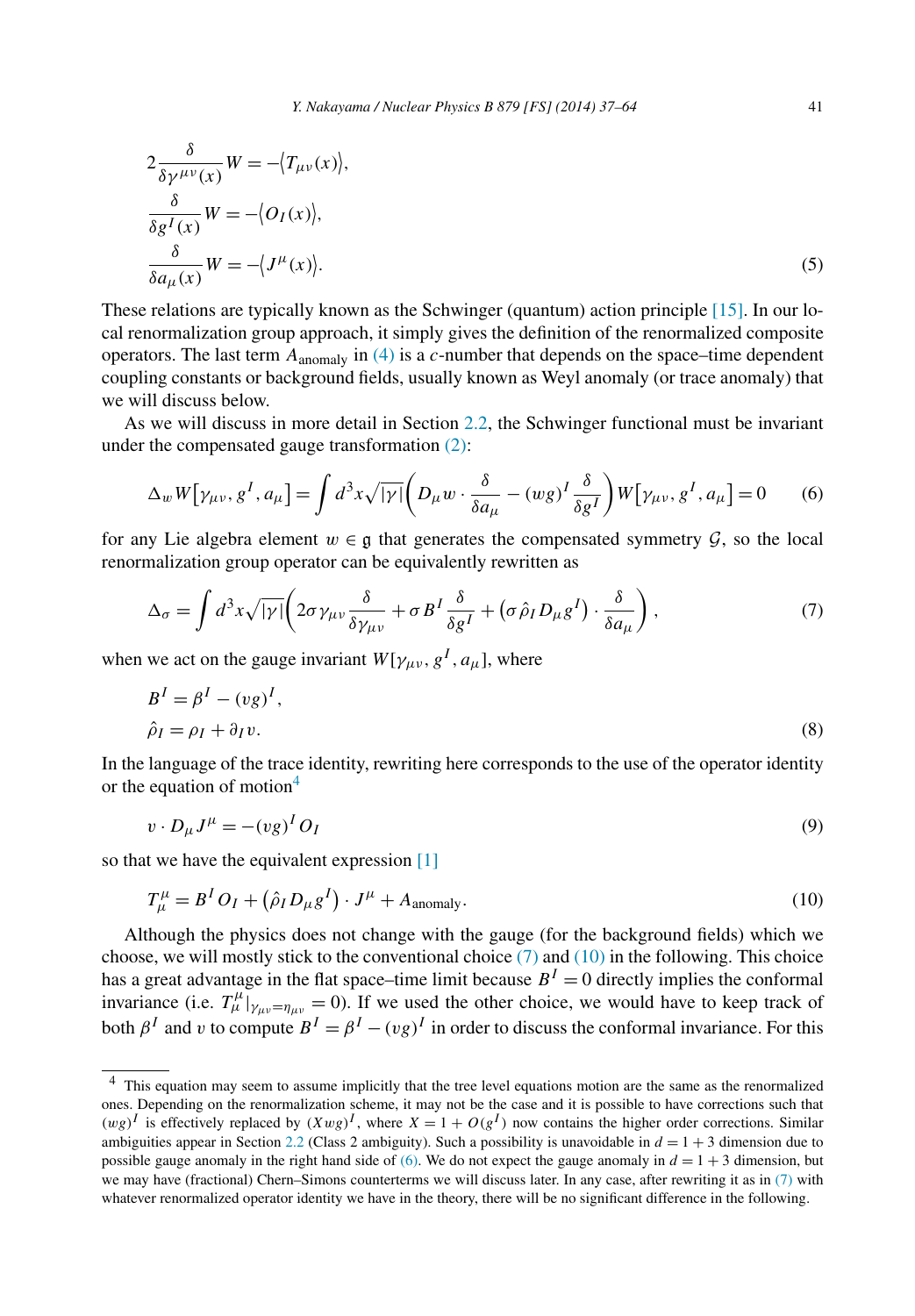<span id="page-5-0"></span>reason, it is most convenient  $[2,5]$  to define the renormalization group equation for the running background source fields by

$$
\frac{dg^{I}}{d\sigma} = B^{I},
$$
  
\n
$$
\frac{da_{\mu}}{d\sigma} = \hat{\rho}_{I} D_{\mu} g^{I}. \tag{11}
$$

Again, we could evolve the coupling constants in whatever gauge we like (i.e.  $\frac{dg^I}{d\sigma} = \beta^I$ ), and the physics does not change. However, the conformal invariance at the fixed point would be disguised.

In the flat space–time limit, the physical meaning of these equations can be summarized as the (massless) Callan–Symanzik equation or Gell-Mann–Low equation:

$$
\left(\frac{\partial}{\partial \log \mu} + \beta^I \frac{\partial}{\partial g^I}\right) W\big[\gamma_{\mu\nu}(x) = \eta_{\mu\nu}, g^I(x) = g^I, a_\mu(x) = 0\big] = 0,\tag{12}
$$

where  $\mu$  is the space–time independent renormalization scale. Here the generator of the constant scaling transformation by the metric is replaced by the change of the renormalization scale  $\mu$ from the dimensional counting. Note that (A) the contribution from the source term anomaly  $A_{\text{anomaly}}$  is gone, and (B) the total divergence terms  $D^{\mu} J_{\mu}$  in the trace identity do not contribute (at least except for possible contact terms) so that one can replace  $B<sup>I</sup>$  with  $\beta<sup>I</sup>$ , which makes it harder to keep track of these terms in the flat space–time renormalization [\[5\].](#page-26-0)<sup>5</sup>

In  $d = 1 + 2$ , without any mass parameter, the allowed structure of the Weyl anomaly is limited from the power-counting renormalization scheme that we assume. Up to total derivatives, we have the anomalous Weyl variation

$$
A_{\sigma} = \Delta_{\sigma} W|_{\text{anomaly}}
$$
  
=  $\int d^3x \sqrt{|\gamma|} \sigma (\epsilon^{\mu\nu\rho} C_{IJK} D_{\mu} g^I D_{\nu} g^J D_{\rho} g^K + \epsilon^{\mu\nu\rho} f_{\mu\nu} \cdot C_I \cdot D_{\rho} g^I).$  (13)

Here  $C_{IJK}$  maps  $(R_I \otimes R_J \otimes R_K) \to \mathbf{R}$ ,  $\circ$  and  $C_I$  maps  $(\text{adj} \otimes R_I) \to \mathbf{R}$  under the compensated symmetry group  $G$ . Equivalently, we have the trace anomaly from the space–time dependent coupling constants:

$$
T^{\mu}_{\mu}|_{\text{anomaly}} = A_{\text{anomaly}} = -\epsilon^{\mu\nu\rho} C_{IJK} D_{\mu} g^I D_{\nu} g^J D_{\rho} g^K - \epsilon^{\mu\nu\rho} f_{\mu\nu} \cdot C_I \cdot D_{\rho} g^I. \tag{14}
$$

Note that CP must be broken due to the appearance of the Levi-Civita tensor  $\epsilon^{\mu\nu\rho}$  to obtain this non-trivial trace anomaly. We also notice that for a constant scale transformation (i.e.  $\partial_{\mu}\sigma = 0$ ), we have the equivalence relations  $C_{IJK} \sim C_{IJK} + \partial_{[I} \Lambda_{JK]}$  and  $C_I \sim C_I + \partial_I \Lambda$  thanks to possible integration by part. Thus, the constant scale anomaly is weaker than the Weyl anomaly in such a situation (see e.g.  $[13]$  for a similar argument in relation to holography).

<sup>5</sup> Note that due to the contact terms, we do have to keep track of the wave-function renormalization factor and equation of motion terms if we compute the higher point (integrated) correlation functions. These contact terms will be different when we use  $\beta^I$  functions than when we use  $B^I$  functions.

<sup>&</sup>lt;sup>6</sup> We always choose  $C_{IJK}$  to be antisymmetric with respect to permutations of  $IJK: C_{IJK} = C_{IJK}$ . See [Appendix](#page-25-0) [B](#page-25-0) for our convention of antisymmetric symbol.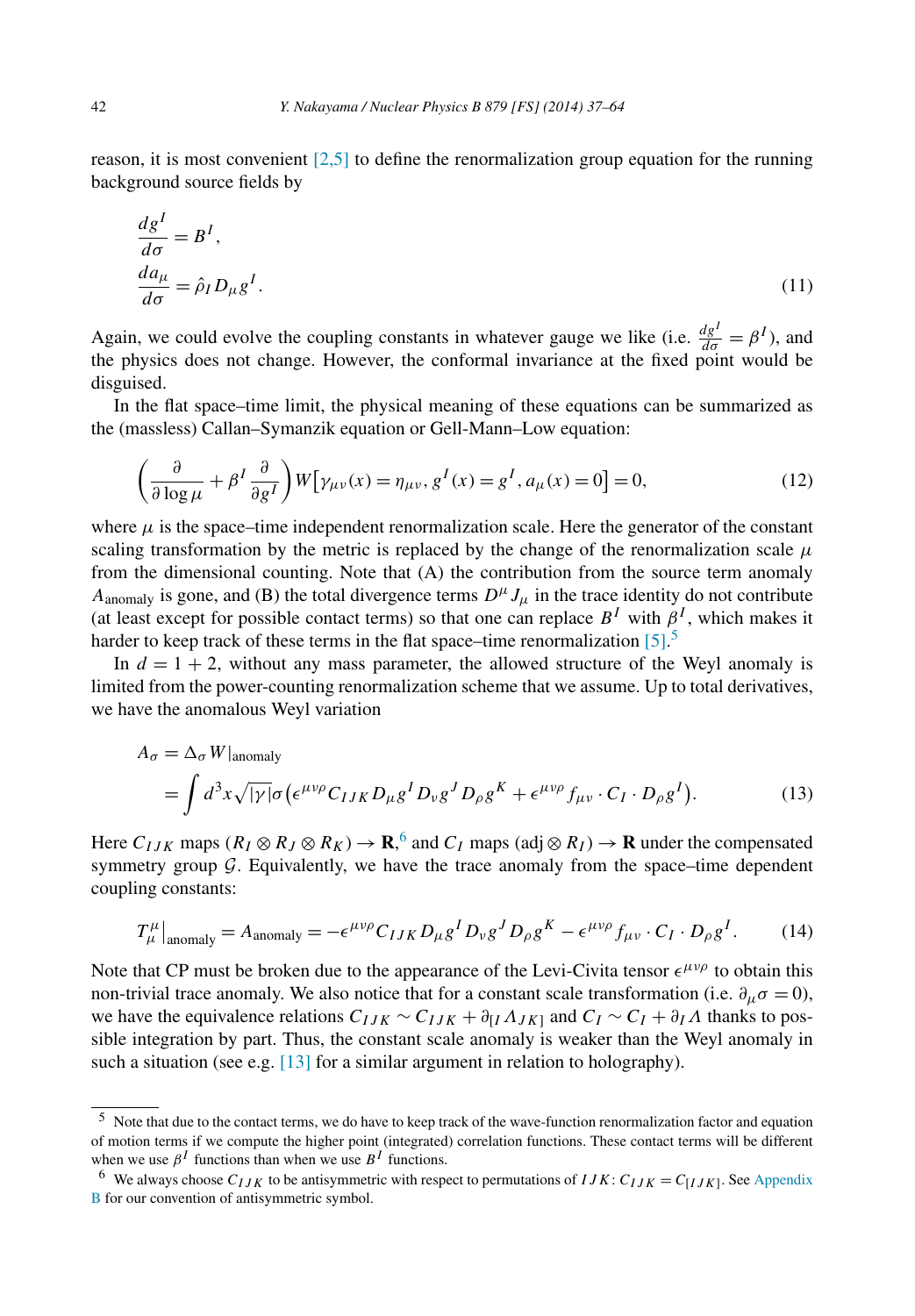## <span id="page-6-0"></span>*2.1. Consistency condition*

So far, we have introduced various beta functions and anomalous Weyl variations for space– time dependent sources. The important observation is that there exist non-trivial consistency conditions they must satisfy. In this subsection, we discuss such consistency conditions in a systematic way.

We first propose that there are two distinct classes of consistency conditions from the integrability of the local renormalization group.

- Class 1 consistency condition: Integrability conditions for the local renormalization group transformation operator.
- Class 2 consistency condition: Integrability conditions for the Weyl anomaly.

Both of them are based on the requirement that the local renormalization group (or Weyl transformation) is Abelian:

$$
[\Delta_{\sigma}, \Delta_{\tilde{\sigma}}] = 0. \tag{15}
$$

This is known as the Wess–Zumino consistency condition [\[1\].](#page-26-0)

Class 1 consistency condition comes from the general property of the local renormalization group operator  $\Delta_{\sigma}$ , and it does not depend on the specific form of the Weyl anomaly. Therefore, Class 1 consistency condition is more or less independent of the space–time dimension *d* while we focus on the  $d = 1 + 2$  in this paper. The requirement of the commutation relation

$$
[\Delta_{\sigma}, \Delta_{\tilde{\sigma}}]W[\gamma_{\mu\nu}, g^I, a_{\mu}] = 0 \tag{16}
$$

on any (local or non-local) functional  $W[\gamma_{\mu\nu}, g^I, a_\mu]$ , we must demand<sup>7</sup>

$$
-\int d^3x \sqrt{|\gamma|} (\sigma \partial_\mu \tilde{\sigma} - \tilde{\sigma} \partial_\mu \sigma) B^I \hat{\rho}_I \cdot \frac{\delta}{\delta a_\mu} = 0, \tag{17}
$$

or

$$
B^I \hat{\rho}_I = 0,\tag{18}
$$

which shows a transversal condition of the beta functions. Note that this condition is same as the one we found in  $d = 1+3$  dimension [\[1\],](#page-26-0) which played an important role in deriving perturbative strong *a*-theorem with non-trivial vector operators.

On the other hand, Class 2 consistency condition comes from the anomalous terms *A*anomaly (or its integrated form  $A_{\sigma}$ ) in the local renormalization group transformation, and therefore the following conditions are unique to  $d = 1 + 2$  dimension. The Wess–Zumino consistency condition on the anomalous variation demands

$$
\Delta_{\tilde{\sigma}} A_{\sigma} = \Delta_{\sigma} A_{\tilde{\sigma}}.
$$
\n(19)

by recalling the definition of the anomaly  $A_{\sigma} = \Delta_{\sigma} W$ . By substituting the available form of the anomaly [\(13\),](#page-5-0) and using the variational formula

<sup>&</sup>lt;sup>7</sup> More precisely, the integrability condition must be only true for the functional  $W[\gamma_{\mu\nu}, g^I, a_\mu]$  that is consistent with the local renormalization group so at this stage it may not be necessarily true for arbitrary functionals. As we will discuss, however, we can always add local counterterms on  $W[\gamma_\mu, g^I, a_\mu]$ , so the following requirement that can be obtained from the action on the local functional is certainly necessary for our purpose.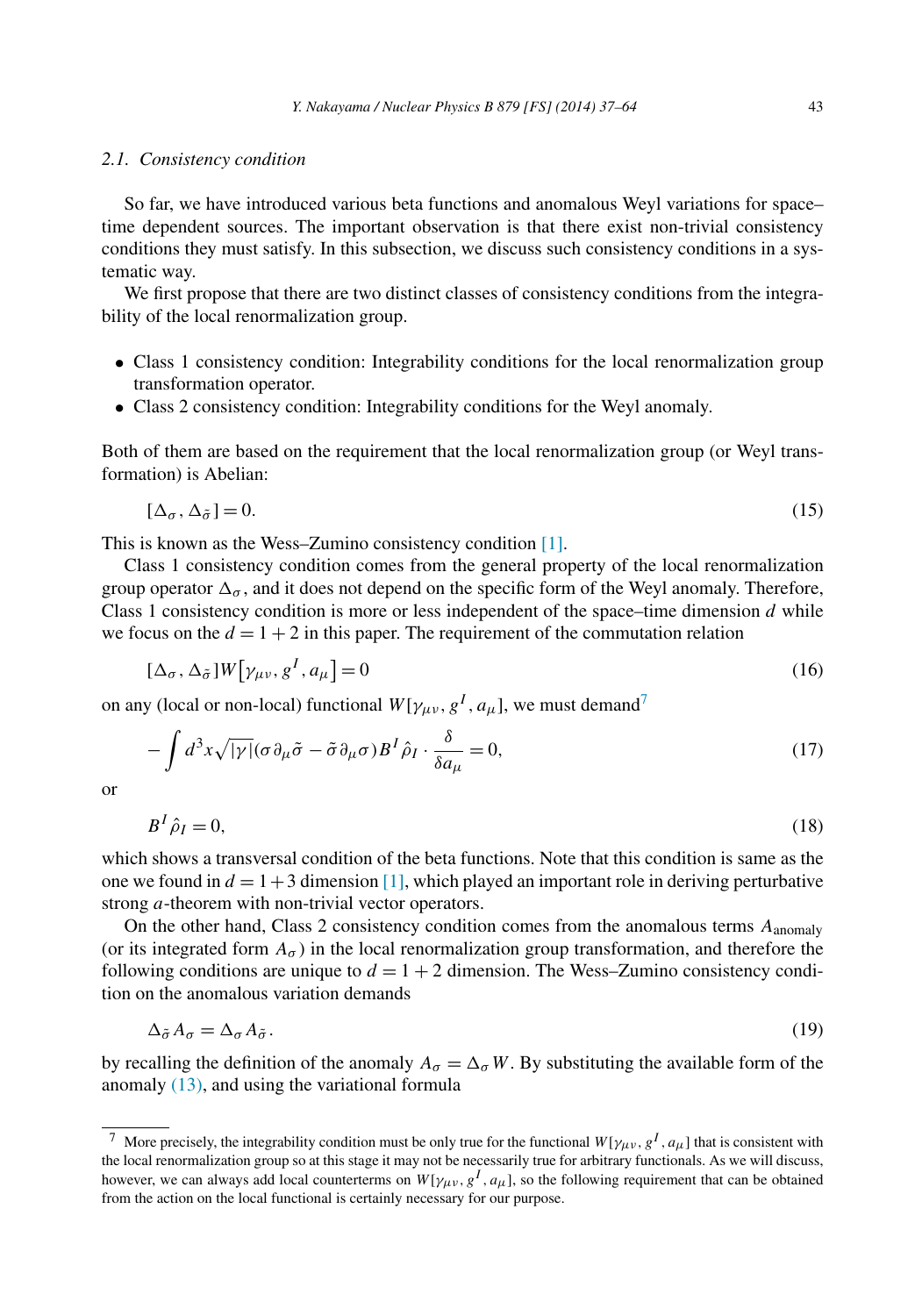<span id="page-7-0"></span>
$$
\Delta_{\sigma} D_{\mu} g^{I} = \partial_{\mu} \sigma B^{I} + \sigma (\partial_{J} B^{I} + (\hat{\rho}_{J} g)^{I}) D_{\mu} g^{J}
$$
  
\n
$$
\Delta_{\sigma} f_{\mu\nu} = \sigma ((f_{\mu\nu} g)^{I} \hat{\rho}_{I} + (\partial_{I} \hat{\rho}_{J} - \partial_{J} \hat{\rho}_{I}) D_{\mu} g^{I} D_{\nu} g^{J})
$$
  
\n
$$
+ \partial_{\mu} \sigma \hat{\rho}_{I} D_{\nu} g^{I} - \partial_{\nu} \sigma \hat{\rho}_{I} D_{\mu} g^{I},
$$
\n(20)

we obtain the consistency condition from terms proportional to  $D_{\mu}g^{I}D_{\nu}g^{J}$  and  $f_{\mu\nu}$  as

$$
3B^{I}C_{IJK} + \hat{\rho}_{J}C_{K} - \hat{\rho}_{K}C_{J} = 0,
$$
  
\n
$$
B^{I}C_{I} = 0.
$$
\n(21)

Note that contracting the first equation with  $B<sup>J</sup>$  requires the second equation from Class 1 consistency condition  $B^I \hat{\rho}_I = 0$ . Again, the consistency conditions require that the beta functions must satisfy certain transversality conditions. With the same logic, Osborn [\[1\]](#page-26-0) derived Class 2 consistency conditions for the Weyl anomaly in  $d = 1 + 1$  and  $d = 1 + 3$  dimension, among which he obtained

$$
B^I \partial_I \tilde{A} = -g_{IJ} B^I B^J \tag{22}
$$

with a certain "metric"  $g_{IJ}$  and a potential function  $\tilde{A}$  on the coupling constant space. This equation provided a foundation of the perturbative proof [\[1\]](#page-26-0) of *c*-theorem [\[16\]](#page-27-0) in  $d = 1 + 1$  and *a*-theorem [\[17,3\]](#page-27-0) in  $d = 1 + 3$ , where *A* is identified as the interpolating *a*-function along the renormalization group flow. Our results do not directly give the analogous monotonicity results in  $d = 1 + 2$  dimension, but they still show non-trivial constraints on the renormalization group.

# *2.2. Ambiguity*

The renormalization group has intrinsic ambiguities typically known as scheme dependence. The use of the local renormalization group leads to a classification of such ambiguities in a systematic manner. A well-known scheme dependence (e.g. various subtraction scheme in dimensional regularization) is understood as a particular subclass (Class 2) of the ambiguities we will discuss in this subsection. Broader classes of ambiguities play a significant role in understanding composite operator renormalization and the operator mixing such as energy–momentum tensor.

We have three distinct classes of ambiguities in local renormalization group.

- Class 1 ambiguity: Gauge (or equations of motion) ambiguity.
- Class 2 ambiguity: Scheme ambiguity.
- Class 3 ambiguity: Local counterterm ambiguity.

We have already mentioned Class 1 ambiguity at the beginning of this section in order to introduce the concept of gauge invariant flow of coupling constants by  $B<sup>I</sup>$  functions rather than ambiguous beta functions  $\beta^{I}$  that depends on the gauge we choose. Here, we recapitulate Class 1 ambiguities in more detail. Due to invariance under the compensating gauge transformation for the coupling constants, the Schwinger functional  $W[\gamma_{\mu\nu}, g^{\hat{I}}, a_{\mu}]$  is constructed so that it is invariant under the gauge transformation

$$
\Delta_w W[\gamma_{\mu\nu}, g^I, a_\mu] = \int d^3x \sqrt{|\gamma|} \left( D_\mu w \cdot \frac{\delta}{\delta a_\mu} - (wg)^I \frac{\delta}{\delta g^I} \right) W[\gamma_{\mu\nu}, g^I, a_\mu] = 0 \quad (23)
$$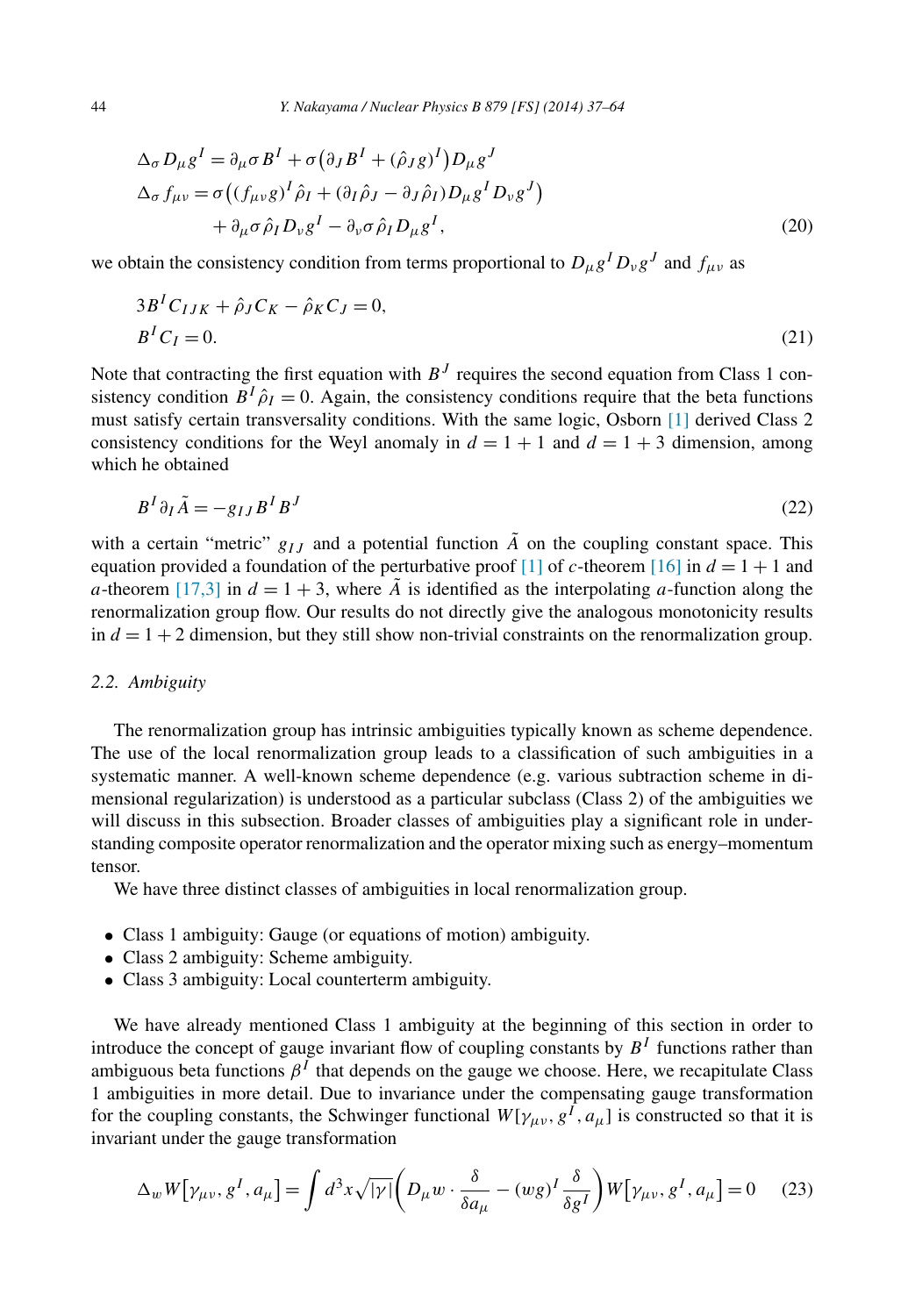<span id="page-8-0"></span>and correspondingly, the form of the Weyl anomaly is ambiguous up to the terms that vanish by [\(23\).](#page-7-0) In the trace identity, we have seen that the gauge transformation is related to the use of the operator identity

$$
w \cdot D_{\mu} J^{\mu} = -(wg)^{I} O_{I}.
$$
\n
$$
(24)
$$

We call it gauge ambiguity because it is the gauge transformation on the space–time dependent source terms. In [\[13\],](#page-27-0) it was discussed that it corresponds to a certain gauge transformation in  $d + 1$  dimensional space–time in holography. As we mentioned before, this gauge freedom causes the ambiguities in the definition of beta functions because the choice of the gauge affects the evolution of the scalar coupling constants  $g<sup>I</sup>$ . This ambiguity in defining beta functions in flat space–time is canceled if we use the gauge invariant  $B<sup>I</sup>$  function rather than the  $\beta<sup>I</sup>$  function in the renormalization group equation  $\boxed{1}$ . Moreover, vanishing of the  $B<sup>I</sup>$  function is directly related to the Weyl invariance of the theory. In this paper, we mainly focus on the gauge in which the flow of coupling constants is generated by the  $B<sup>I</sup>$  function although the physics does not change by the choice of gauge.

Class 2 ambiguity is given by the scheme dependence in the renormalization group. Certainly there is an ambiguity in the parameterization of the coupling constant space, given a "classical action". The parameterization depends on the renormalization scheme we choose. A well known example is the reparametrization of the scalar coupling constant  $g^I \rightarrow \tilde{g}^I(g)$ . It induces the general coordinate transformation in coupling constant space. Under such reparametrization, various terms transform in rather obvious manners. For instance,  $B^I$  and  $\hat{\rho}_I$  transform as a vector and one-form respectively, and the anomaly coefficients  $C_{IJK}$ ,  $C_K$  transform as three-form and one-form. The consistency conditions are manifestly covariant under the reparametrization.<sup>8</sup>

In a more abstract way, we can generate the scheme ambiguity by considering the variation

$$
\delta \Delta_{\sigma} = [\mathcal{D}, \Delta_{\sigma}],
$$
  
\n
$$
\delta A_{\sigma} = \mathcal{D} A_{\sigma},
$$
\n(25)

with any local functional differential operator  $D$  [\[2\].](#page-26-0)<sup>9</sup> The above scalar coupling constant reparametrization is generated by choosing

$$
\mathcal{D} = \int d^3x \sqrt{|\gamma|} f^I(g) \frac{\delta}{\delta g^I},\tag{26}
$$

where  $\tilde{g}^I = g^I + f^I(g)$  infinitesimally.

A more non-trivial ambiguity in this class is given by the mixing between  $a_{\mu}$  and  $D_{\mu}g^{I}$ . Choosing

$$
\mathcal{D} = \int d^3x \sqrt{|\gamma|} r_I D_\mu g^I \cdot \frac{\delta}{\delta a_\mu} \tag{27}
$$

introduces among other things the shift of the total derivative terms in the trace identity by the amount  $\delta v = r_I B^I$ . This shift forces us to departure from the original gauge we choose (i.e.

The situation was a little bit more non-trivial in  $d = 1 + 3$  dimension in which some anomaly coefficients do not naturally transform as tensors without further modifications of their definitions [\[1\].](#page-26-0) We will encounter a similar situation in  $d = 1 + 2$  dimension once we introduce the dimensionful coupling constants.

 $9$  Practically, we restrict ourselves in the situation where  $D$  preserves the power-counting and the manifest symmetry group  $\mathcal G$ .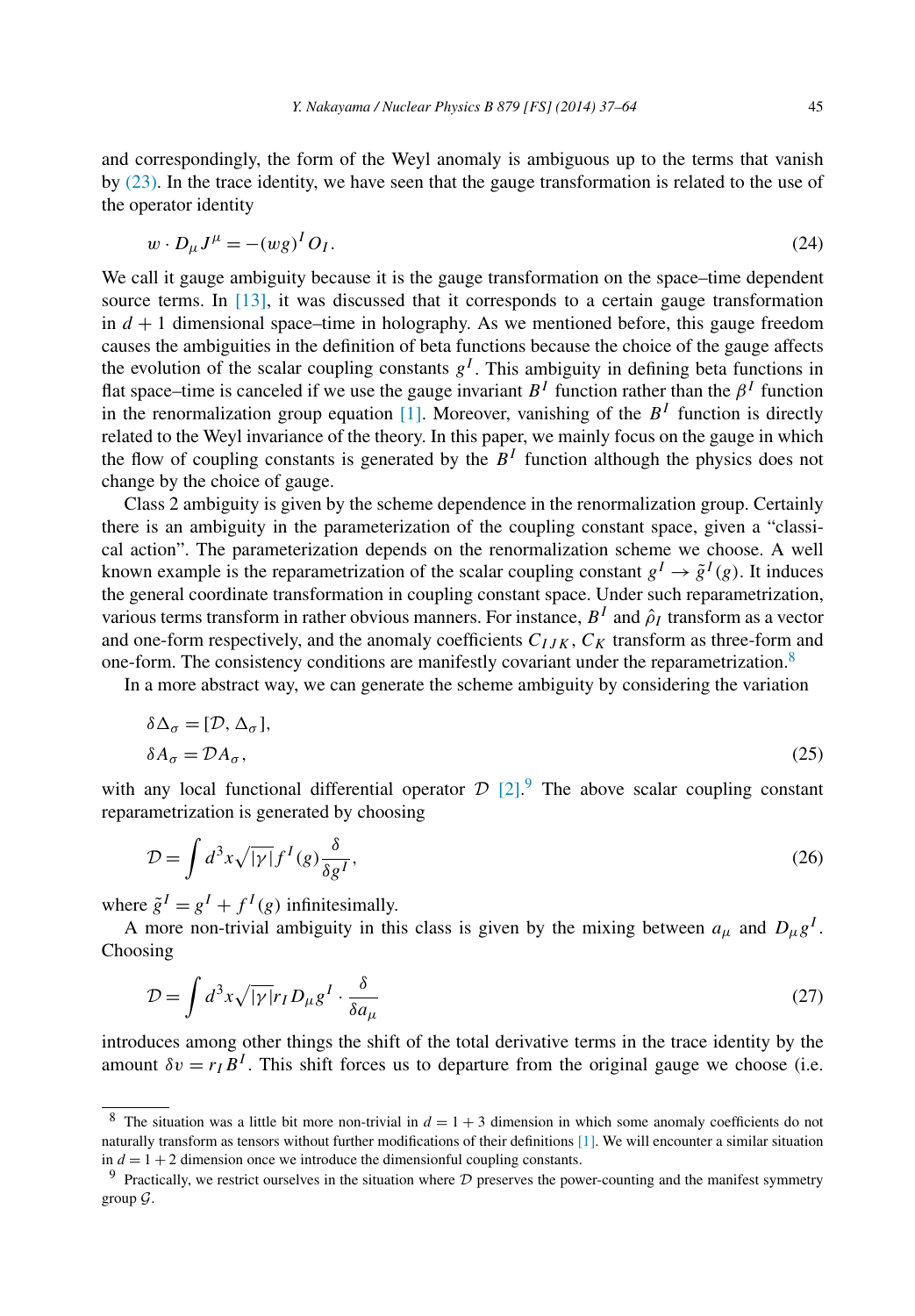<span id="page-9-0"></span> $v = 0$ ), so after eliminating this extra *v* again by Class 1 ambiguity (gauge ambiguity), we can go back to the original gauge with the new parameterization of the local renormalization group:

$$
\delta \hat{\rho}_I = (r_I g)^J \hat{\rho}_J - (\hat{\rho}_I g)^J r_J + (\partial_I r_J - \partial_J r_I) B^J,
$$
  
\n
$$
\delta B^I = -B^J (r_J g)^I
$$
\n(28)

for the trace identity and

$$
\delta C_{IJK} = 3C_{L[JK]}(r_{I]}g)^{L} + 2(\partial_{[I}r_{J})C_{K]},
$$
  
\n
$$
\delta C_{I} = C_{I}(r_{K}g)^{K} + C_{K}(r_{I}g)^{K}
$$
\n(29)

for the trace anomaly.

A similar, but a different choice

$$
\mathcal{D} = \int d^3x \sqrt{|\gamma|} D_{\mu} w \cdot \frac{\delta}{\delta a_{\mu}} \tag{30}
$$

would just induce the gauge transformation for the background field  $a_{\mu}$ , so we could compensate it by transforming the coupling constants  $g^I$  using Class 1 ambiguity or the gauge equivalence [\(23\),](#page-7-0) which leads to a particular choice of the reparametrization of the coupling constants  $g<sup>I</sup>$ discussed above.

We should note that these ambiguities are all compatible with the consistency conditions proposed in Section [2.1.](#page-6-0) At this point, probably it is also worthwhile mentioning that the condition for the conformal invariance  $B<sup>I</sup> = 0$  in the flat space–time limit with constant source terms is not affected by Class 2 ambiguities.

Finally, Class 3 ambiguity is concerned with the ambiguity in the trace anomaly itself. It is customary that any anomaly is defined only up to local counterterms because we can always add them by hand in the definition of the Schwinger functional. The Schwinger functional is a generating functional for correlation functions of local operators, and the local counterterms do not change the correlation functions except at coincident points in the flat space–time limit, so we can declare that they are arbitrary as long as there are no other constraints from symmetries. Thus we can generate a class of ambiguities in local renormalization group by adding any local functional of coupling constants to the Schwinger functional.

In our discussions of the Weyl anomaly, Class 3 ambiguity therefore shows that the anomalous Weyl variation is arbitrary up to the terms generated by the local counterterms:

$$
\delta A_{\sigma} = \Delta_{\sigma} W_{\text{local}} \big[ \gamma_{\mu\nu}, g^I, a_{\mu} \big]. \tag{31}
$$

Without any mass parameters, the power-counting demands that the allowed local counterterms are given by

$$
W_{\text{local}}[\gamma_{\mu\nu}, g^I, a_{\mu}]
$$
  
=  $\int d^3x \sqrt{|\gamma|} (\epsilon^{\mu\nu\rho} c_{IJK} D_{\mu} g^I D_{\nu} g^J D_{\rho} g^K + \epsilon^{\mu\nu\rho} f_{\mu\nu} \cdot c_I \cdot D_{\rho} g^I).$  (32)

As before totally antisymmetric  $c_{IJK}$  maps  $(R_I \otimes R_J \otimes R_K) \to \mathbf{R}$ , and  $c_I$  maps  $(\text{adj} \otimes R_I) \to \mathbf{R}$ under the compensated symmetry group  $G$ . After some computation, the local counterterms give the ambiguity in the trace anomaly as

$$
\delta C_{IJK} = 4B^L \partial_{[L} c_{IJK]} + 3c_{L[JK} (\hat{\rho}_{I]g})^L + 2(\hat{\rho}_{[I} \partial_J c_{K]})
$$
  
\n
$$
\delta C_I = -3c_{KJI} B^K g^J + B^K (\partial_K c_I - \partial_I c_K).
$$
\n(33)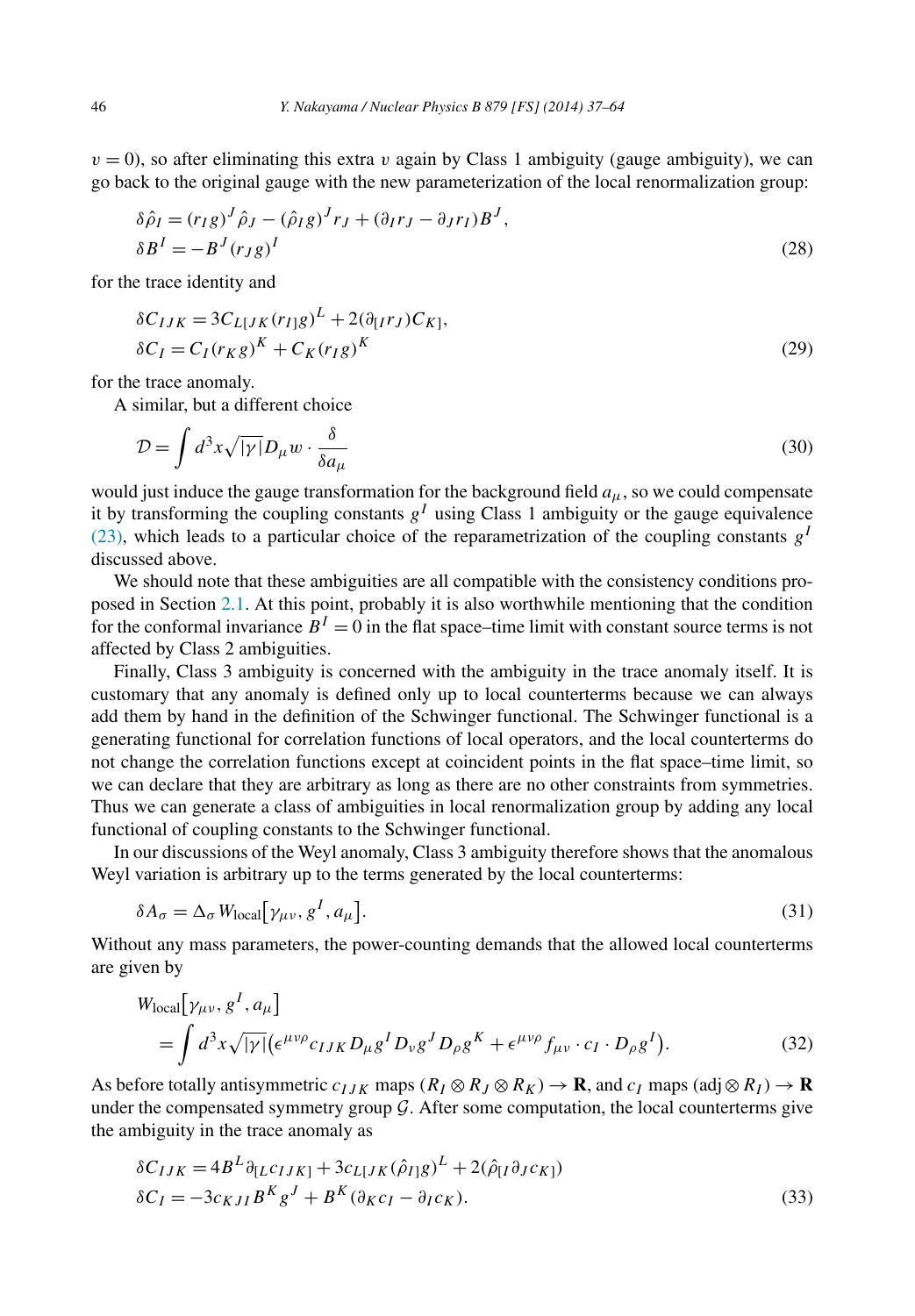<span id="page-10-0"></span>There is a further possible local counterterm given by Chern–Simons terms for the background field *aμ*:

$$
W_{\text{local}}[\gamma_{\mu\nu}, g^I, a_{\mu}] = \frac{k_{cs}}{4\pi} \int d^3x \sqrt{|\gamma|} \epsilon^{\mu\nu\rho} \operatorname{Tr} \left( \partial_{\mu} a_{\nu} a_{\rho} - \frac{2}{3} a_{\mu} a_{\nu} a_{\rho} \right). \tag{34}
$$

The induced ambiguity in the trace anomaly is

$$
\delta C_I = \frac{k_{cs}}{4\pi} \hat{\rho}_I. \tag{35}
$$

Furthermore we could have added the gravitational Chern–Simons term to the Schwinger functional as a local counterterm, but it would not contribute to the trace anomaly we are interested in. The importance of Chern–Simons local counterterms in  $1 + 2$  dimensional quantum field theories has been discussed in the literature  $[18–20]$ . Once  $k_{cs}$  is quantized from the requirement of the invariance under the large gauge transformation, the ambiguity we discuss here is also quantized. Since Class 3 ambiguities are generated by the variation of the local functional, it is trivial to see that they satisfy the consistency conditions discussed in Section [2.1.](#page-6-0)

# **3. Local renormalization group and consistency conditions in most general cases**

In this section, we consider the most general forms of the local renormalization group in  $d = 1 + 2$  dimension within the power-counting renormalization scheme by adding dimensionful coupling constants to the massless case discussed in Section  $2<sup>10</sup>$  $2<sup>10</sup>$  $2<sup>10</sup>$  Since the lower dimensional operators (with no additional derivatives) do not mix with the higher dimensional operators in power-counting renormalization scheme, the inclusion of the dimensionful coupling constants do not alter the massless renormalization group flow in the perturbative search for the conformal fixed point. However, the following discussions may be important in understanding the effect of the composite operator renormalization such as the energy–momentum tensor and mass operators even within the massless renormalization group flow, which have some practical applications such as conformal sequestering and conformal technicolor models.

We introduce the additional "mass terms"  $m^{\alpha} O_{\alpha}^{(m)}$  with mass dimension 2 (e.g. fermion mass terms or scalar quartic interactions) and  $M^i O_i^{(M)}$  with mass dimension 1 (e.g. scalar mass terms). Local renormalization group demands that the sources  $m^{\alpha}$  and  $M^i$  must be space–time dependent. We suppress the indices  $\alpha$  and *i*, which are in certain representations of compensated symmetry group  $G$ , in the following to make the notation lighter. The local renormalization group operator is modified with additional terms

$$
\Delta_{\sigma,m} = -\int d^3x \sqrt{|\gamma|} \sigma (1 - \gamma_{(m)}) m \cdot \frac{\delta}{\delta m}
$$
\n(36)

and

$$
\Delta_{\sigma,M} = -\int d^3x \sqrt{|\gamma|} \Big( \sigma (2 - \gamma_M) M + \frac{1}{4} \sigma R \eta + \sigma \delta_I (D^2 g^I) + \sigma \epsilon_{IJ} (D^\mu g^I D_\mu g^J) + 2 \partial_\mu \sigma (\theta_I D^\mu g^I) + (D^2 \sigma) \tau + \sigma m \cdot \kappa \cdot m \Big) \cdot \frac{\delta}{\delta M}
$$
\n(37)

<sup>&</sup>lt;sup>10</sup> Since it does not introduce any interesting new aspects, in this section we will not consider the renormalization of the cosmological constant, which is the source of the identity operator. We present further details on the cosmological constant in [Appendix A.](#page-24-0)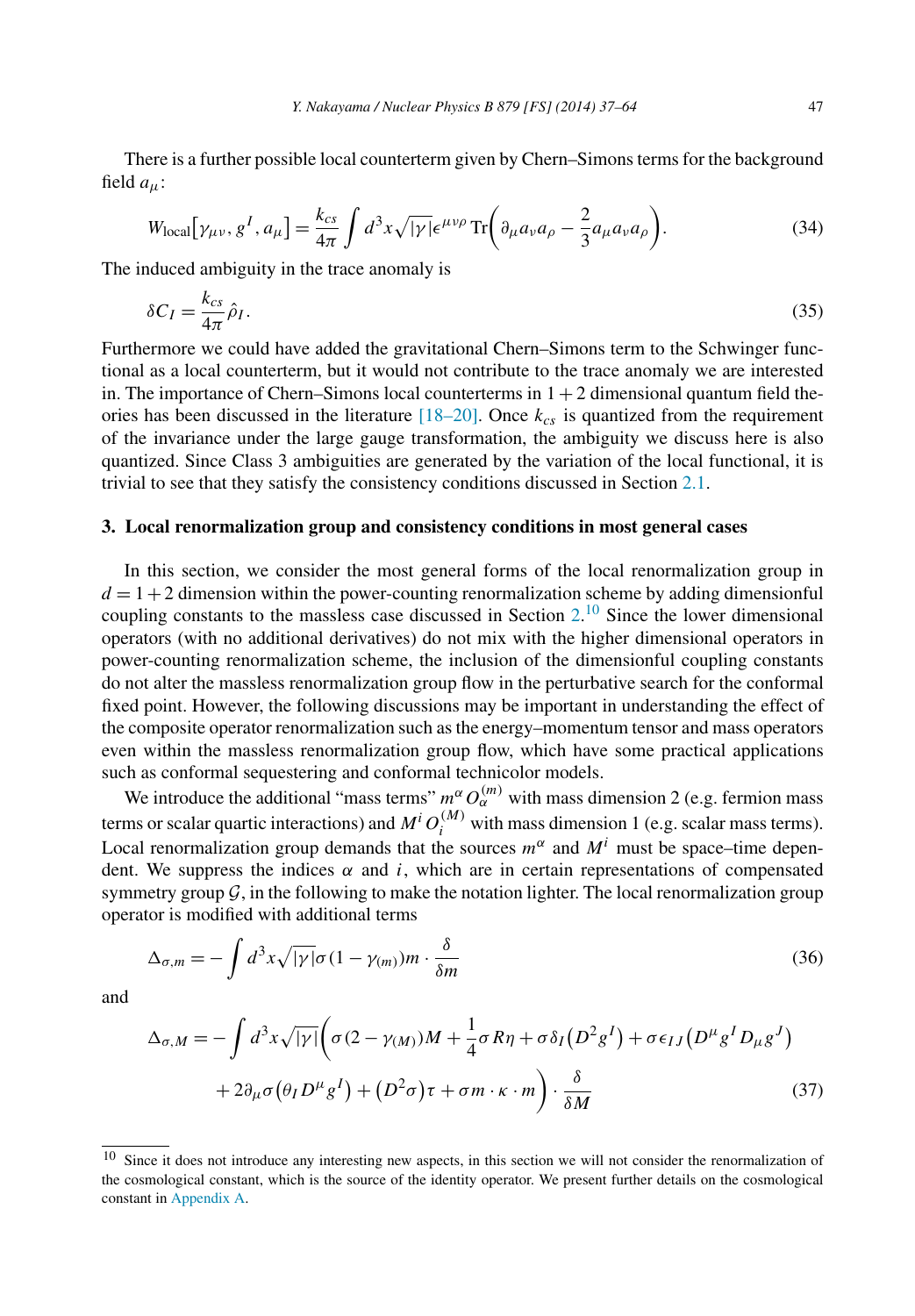<span id="page-11-0"></span>from the simple power-counting. Hereafter  $\cdot$  implies the summation over  $\alpha$  and *i* induced by the inner product of the symmetry group. With these additional contributions, the total local renormalization group operator is now modified as

$$
\Delta_{\sigma} = \int d^{3}x \sqrt{|\gamma|} \left( 2\sigma \gamma_{\mu\nu} \frac{\delta}{\delta \gamma_{\mu\nu}} + \sigma \beta^{I} \frac{\delta}{\delta g^{I}} + (\sigma \rho_{I} D_{\mu} g^{I} - (\partial_{\mu} \sigma) v) \cdot \frac{\delta}{\delta a_{\mu}} \right) + \Delta_{\sigma, m} + \Delta_{\sigma, M}.
$$
\n(38)

They correspond to the additional terms in the trace identity

$$
T^{\mu}_{\mu}|_{M,m} = (\gamma_{(m)} - 1)m \cdot O^{(m)} + (\gamma_{(M)} - 2)M \cdot O^{(M)} - \frac{1}{4}R\eta \cdot O^{(M)} - D^{2}(\tau \cdot O^{(M)}) - \delta_{I}(D^{2}g^{I}) \cdot O^{(M)} - \epsilon_{IJ}(D^{\mu}g^{I}D_{\mu}g^{J}) \cdot O^{(M)} + 2D_{\mu}(\theta_{I}D^{\mu}g^{I} \cdot O^{(M)}) - m \cdot \kappa \cdot m \cdot O^{(M)}
$$
(39)

with the Schwinger action principle:

$$
\frac{\delta}{\delta m(x)}W = -\langle O^{(m)}(x) \rangle, \frac{\delta}{\delta M(x)}W = -\langle O^{(M)}(x) \rangle.
$$
\n(40)

At this point, it is instructive to understand the meaning of some coefficients in the trace identity as the operator mixing under the massless renormalization group. From the local renormalization group equation combined with the power-counting, we obtain the operator mixing in the flat space–time limit with constant coupling constants  $[1]$ :

$$
\frac{d}{d\log\mu} \begin{pmatrix} T^{\mu}_{\mu} \\ O^{(M)} \\ O_I \end{pmatrix} = \begin{pmatrix} 0 & \eta \square & 0 \\ 0 & -\gamma_{(M)} & 0 \\ 0 & \delta_I \square & -\gamma_I^J \end{pmatrix} \begin{pmatrix} T^{\mu}_{\mu} \\ O^{(M)} \\ O_J \end{pmatrix}.
$$
\n(41)

Here  $\gamma_{(M)}$  is interpreted as the mass anomalous dimension matrix for operators  $O^{(M)}$ , and  $\gamma_I^J = \partial_I B^J + (\hat{\rho}_I g)^J$  as the anomalous dimension matrix for dimension 3 scalar operators  $O_I$ .<sup>11</sup> Similarly,  $\delta_I$  terms are interpreted as the mixing between  $O_I$  and  $\Box O^{(M)}$  under renormalization. We will see that the renormalization of the curvature coupling term  $\eta$  can be related to the other terms as a consequence of the consistency conditions. Physically, this *η* term is the main source of the renormalization of the energy–momentum tensor as

$$
\frac{d}{d\log\mu}T_{\mu\nu} = -\frac{1}{2}(\partial_{\mu}\partial_{\nu} - \Box \eta_{\mu\nu})\eta O^{(M)}\tag{42}
$$

and it may play an important role in cosmology. Note that the right hand side is automatically conserved irrespective of the nature of  $O^{(M)}$ , and it is consistent with the conservation of the renormalized energy–momentum tensor at every energy scale. We also note that the global energy and momenta are not renormalized despite the renormalization of the energy–momentum tensor.

With the presence of the dimensionful coupling constants, the anomalous Weyl variation of the Schwinger functional acquires new terms

<sup>&</sup>lt;sup>11</sup> The gauge rotation by  $\hat{\rho}_I$  is necessary from Class 1 ambiguity. The combination is what appears in the modified Lie derivative  $(46)$  introduced in [\[1,2\],](#page-26-0) and we will see how this gives the expected result in supersymmetric field theories in Section [4.2.](#page-19-0)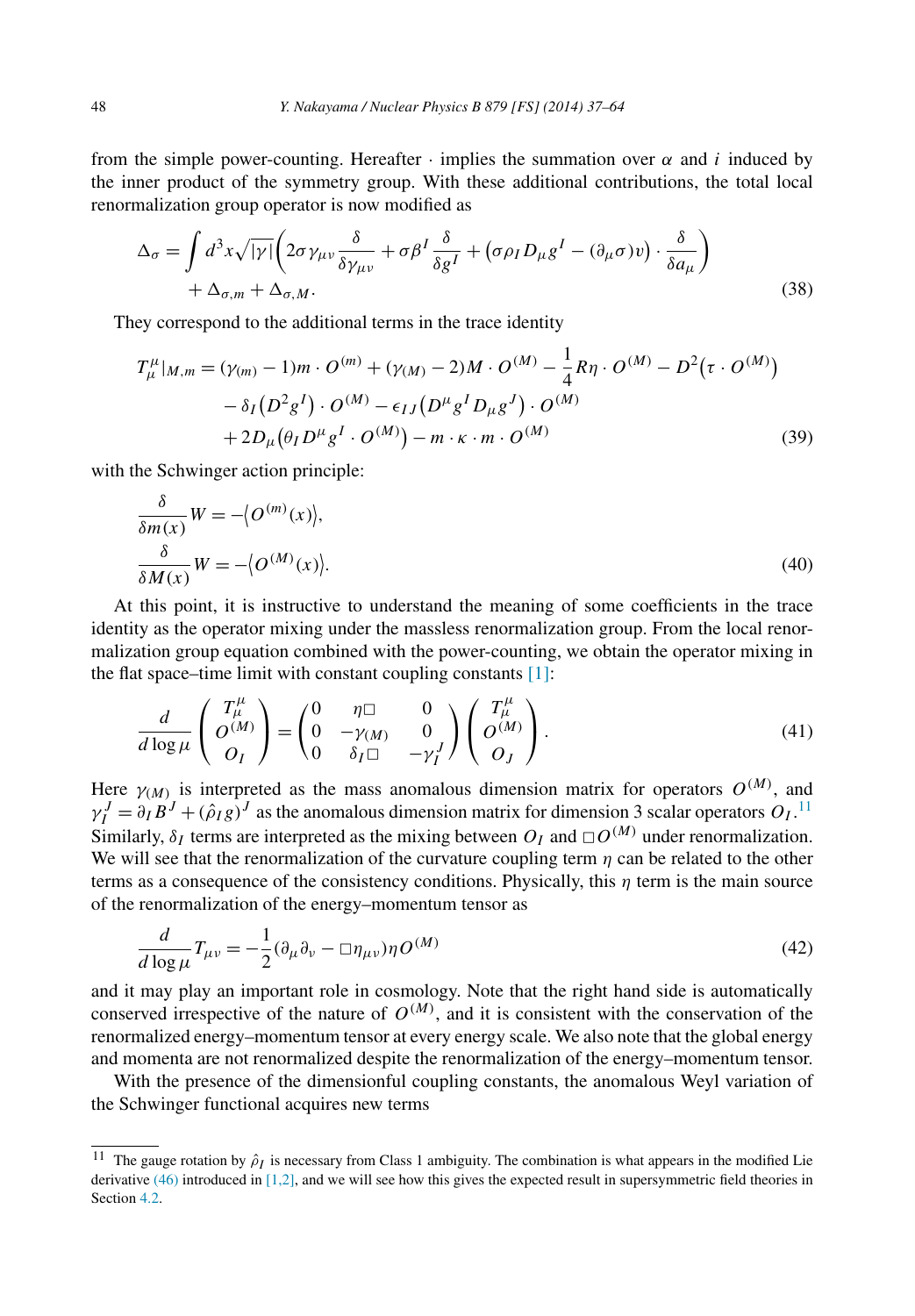<span id="page-12-0"></span>
$$
A_{\sigma;M,m} = \int d^3x \sqrt{|\gamma|} \Big( \sigma \Big( M \cdot \beta_{Mm} \cdot m - \frac{1}{4} R I \cdot m + J_I (D^2 g^I) \cdot m + K_{IJ} (D_\mu g^I D^\mu g^J) \cdot m + S m^3 \Big) - 2 \partial_\mu \sigma (L_I D^\mu g^I \cdot m) + (D^2 \sigma) k \cdot m \Big), \tag{43}
$$

where we assume  $K_{IJ} = K_{(IJ)}$  is symmetric, and  $Sm^3$  is a shorthand notation for  $S_{\alpha\beta\gamma} m^{\alpha} m^{\beta} m^{\gamma}$ . They correspond to the additional terms in the trace anomaly

$$
A_{\text{anomaly}; M, m} = -M \cdot \beta_{Mm} \cdot m + \frac{1}{4} RI \cdot m - J_I (D^2 g^I) \cdot m - K_{IJ} (D_\mu g^I D^\mu g^J) \cdot m - Sm^3 - 2D_\mu (L_I D^\mu g^I \cdot m) - D^2(k \cdot m). \tag{44}
$$

Note that unlike the situation in Section [2,](#page-2-0) the trace anomaly may not vanish even in the flat space–time limit with constant sources. This is because the power-counting allows that the cosmological constant is renormalized when the mass parameters are present. At the conformal fixed point, some of these terms are computed in [\[21\].](#page-27-0)

#### *3.1. Consistency condition*

We can repeat the same analysis for the consistency conditions of local renormalization group with additional mass parameters. As discussed in Section [2.1,](#page-6-0) there are two distinct classes of consistency conditions from the integrability condition  $[\Delta_{\sigma}, \Delta_{\tilde{\sigma}}] = 0$  of the local renormalization group operator.

Class 1 consistency condition (Integrability conditions for the local renormalization group transformation operator) is obtained by requiring  $[\Delta_{\sigma}, \Delta_{\tilde{\sigma}}] = 0$  as a differential operator acting on arbitrary functional  $W[\gamma_{\mu\nu}, g^I, a_\mu, m, M]$ . With the additional dimensionful parameters, in addition to the previous constraint  $(18)$ , we must require (see [Appendix B](#page-25-0) for Weyl variations)

$$
\eta = \delta_I B^I - (B^I \partial_I \tau - \gamma_M) \tau,
$$
  
\n
$$
\delta_I + 2 \left( \partial_I B^J + \frac{1}{2} (\hat{\rho}_I g)^J \right) \delta_J + 2 \epsilon_{IJ} B^J = 2 (\tilde{\mathcal{L}}_{B, \hat{\rho}} - \gamma_M) \theta_I.
$$
\n(45)

Here the modified Lie derivative [\[1,2\]](#page-26-0)

$$
\tilde{\mathcal{L}}_{B,\hat{\rho}}\theta_I = B^J \partial_J \theta_I + \left(\partial_I B^J + (\hat{\rho}_I g)^J\right)\theta_J = B^J \partial_J \theta_I + \gamma_I^J \theta_J \tag{46}
$$

for the 1-form is introduced (we will use the similar definition for the other tensors). Note that the first equation (45) determines *η* from the other parameters in the trace anomaly.<sup>12</sup> The necessity of the first equation can be also seen from the consistency of the trace identity

$$
T^{\mu}_{\mu} = B^I O_I - \tau \cdot \Box O^{(M)} \tag{47}
$$

under the massless renormalization group with the composite operator renormalization [\(41\)](#page-11-0) in the flat space–time limit with constant sources.

We emphasize again that Class 1 consistency condition is rather universal and the structure is not very much different from the one that appeared in  $d = 1 + 3$  [\[1,2\]](#page-26-0) with mass parameters.

<sup>&</sup>lt;sup>12</sup> The *η* term in the trace anomaly is a genuine geometric obstruction for the Weyl transformation in  $(1+2)$  dimension, but as we will discuss, we can make it vanish at conformal fixed point by choosing the judicious counterterms.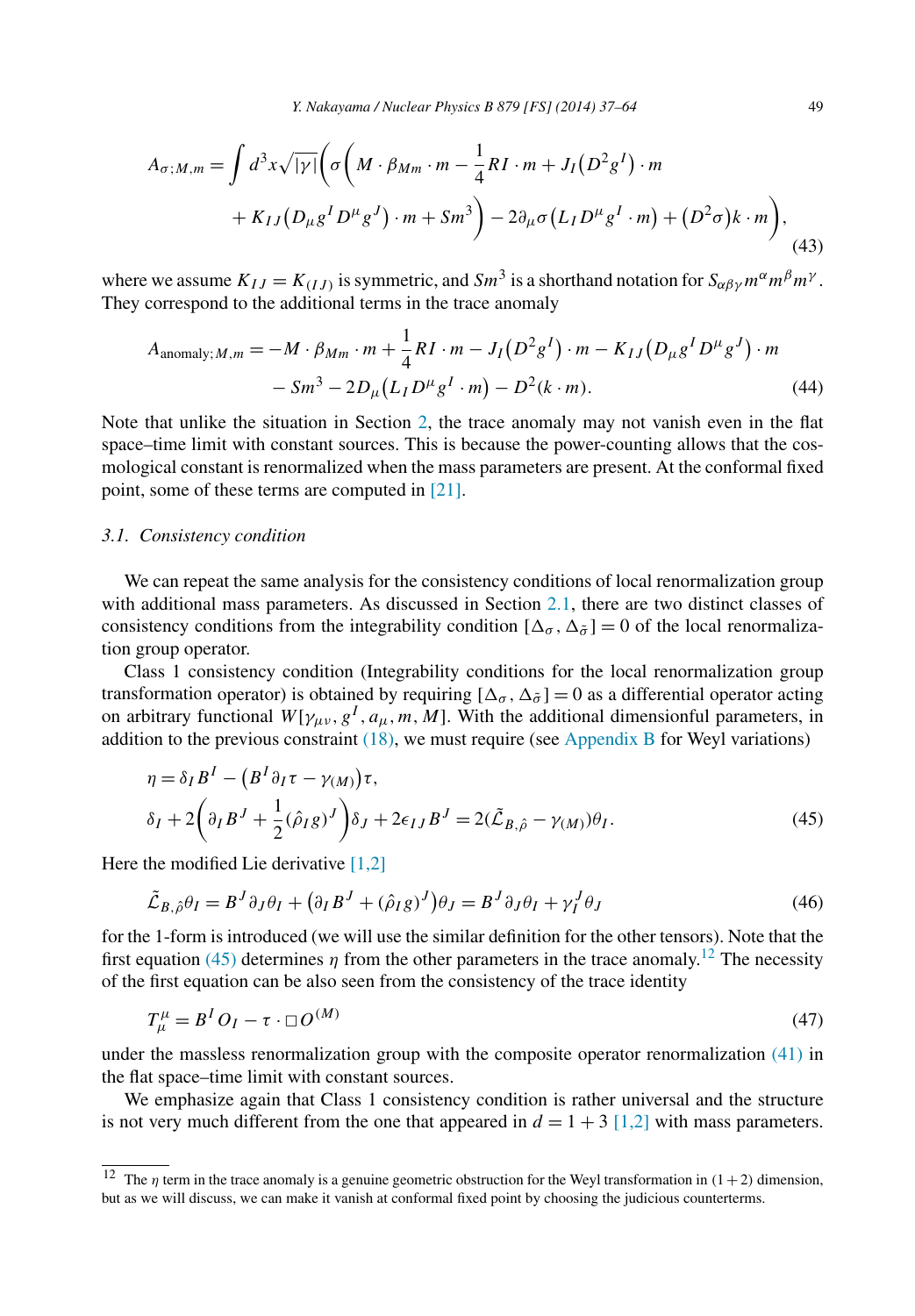We can also understand the universality from the above argument that the consistency condition is a consequence of the trace identity and the composite operator renormalization.

Instead, Class 2 consistency conditions (integrability conditions for the Weyl anomaly) deal with the anomalous variation and the subsequent conditions will be unique to  $d = 1 + 2$  dimension. By demanding

$$
\Delta_{\tilde{\sigma}} A_{\sigma} = \Delta_{\sigma} A_{\tilde{\sigma}} \tag{48}
$$

in the new terms in Weyl anomaly  $(43)$ , we obtain the new constraint:

$$
I + B^{I} J_{I} - \tau \beta_{Mm} = B^{I} \partial_{I} k + \gamma_{(m)} k,
$$
  
\n
$$
\frac{1}{2} J_{I} + \left( \partial_{I} B^{J} + \frac{1}{2} (\hat{\rho}_{I} g)^{J} \right) J_{J} + K_{IJ} B^{J} + \tilde{\mathcal{L}}_{B, \hat{\rho}} L_{I} + \gamma_{(m)} L_{I} = \theta_{I} \beta_{Mm}
$$
\n(49)

in addition to [\(21\).](#page-7-0) Unlike in  $d = 1 + 3$  discussed in [\[1,2\],](#page-26-0) the consistency conditions [\(21\)](#page-7-0) for the beta functions for dimensionless coupling constants are not modified by the presence of the dimensionful coupling constants.

## *3.2. Ambiguity*

The ambiguities in massless renormalization group discussed in Section [2.2](#page-7-0) can be extended to the most generic renormalization group with the dimensionful parameters. We have three distinct classes of ambiguities.

Class 1 ambiguities (Gauge ambiguity) appear due to the gauge invariance of the Schwinger functional  $W[\gamma_{\mu\nu}, g^I, a_\mu, m, M]$ . The gauge invariance must be extended to include the dimensionful operators:

$$
\Delta_w = \int d^3x \sqrt{|y|} \left( D_\mu w \cdot \frac{\delta}{\delta a_\mu} - (wg)^I \frac{\delta}{\delta g^I} - (wM) \cdot \frac{\delta}{\delta M} - (wm) \cdot \frac{\delta}{\delta m} \right) = 0, \quad (50)
$$

which corresponds to the operator identity

$$
w \cdot D_{\mu} J^{\mu} = -(wg)^{I} O_{I} - (wM) \cdot O^{(M)} - (wm) \cdot O^{(m)}.
$$
\n(51)

By using this ambiguity, we can always remove the total derivative term  $D_{\mu}(v \cdot J^{\mu})$  in the trace identity with  $\beta^I \rightarrow B^I = \beta^I - (vg)^I$  and so on.<sup>13</sup> In Section [3.1,](#page-12-0) it was assumed that this gauge ambiguity is fixed by requiring there is no  $w \cdot D_{\mu} J^{\mu}$  term in the trace anomaly. This is the most convenient gauge choice because vanishing of  $B<sup>I</sup>$  function together with vanishing of dimensionful parameters (e.g. *M* and *m*) will imply the Weyl invariance of the theory up on the improvement of the energy–momentum tensor that we will discuss in a moment.

Class 2 ambiguities (scheme ambiguity) are related to the scheme choice of the local renormalization group. The simplest example is the reparametrization  $g^I \rightarrow \tilde{g}^I(g^J)$  of the dimensionless scalar coupling constants, which is usually associated with the choice of the renormalization schemes. Most of the consistency equations are manifestly covariant under such reparametrization, but some consistency equations (e.g. second lines of  $(45)$  and  $(49)$ ) are not manifestly covariant because ordinary derivatives with respect to *I* appears rather than covariant derivatives or Lie derivatives. However, some coefficients such as  $\epsilon_{IJ}$  and  $K_{IJ}$  transforms non-covariantly

<sup>&</sup>lt;sup>13</sup> In principle this equation could contain additional terms  $(w\alpha_R)RO^M + (w\alpha_d)D^2OM$ .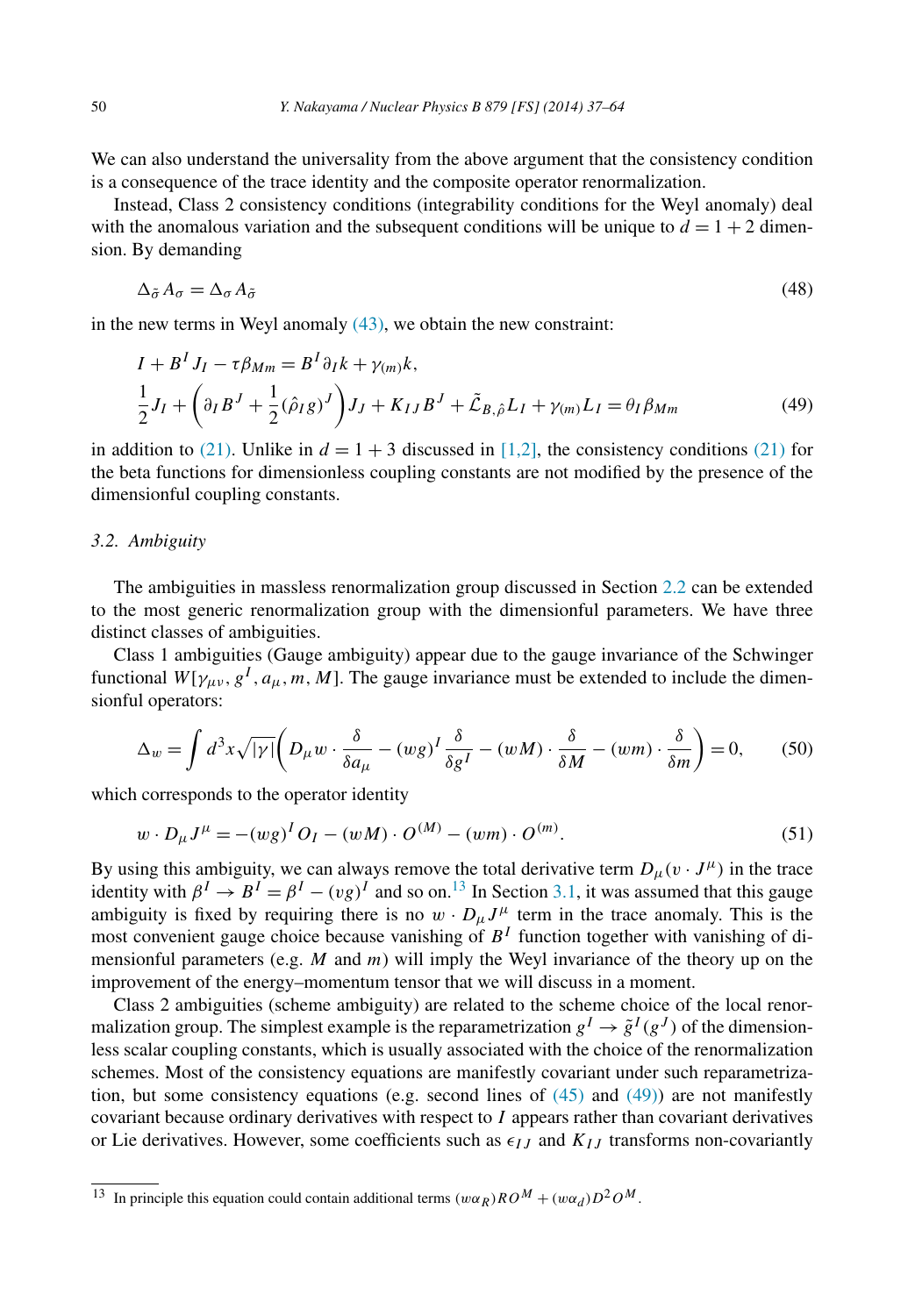due to  $D^2g^I$  terms in [\(37\)](#page-10-0) and [\(43\)](#page-12-0) so that the consistency conditions are actually covariant as they should be.

More generally, we can generate the scheme ambiguity by considering the variation

$$
\delta \Delta_{\sigma} = [\mathcal{D}, \Delta_{\sigma}],
$$
  
\n
$$
\delta A_{\sigma} = \mathcal{D} A_{\sigma}
$$
\n(52)

with any local functional differential operator  $D$ . The above mentioned reparametrization ambiguity is induced by

$$
\mathcal{D} = \int d^3x \sqrt{|y|} \bigg( f_g^I \frac{\delta}{\delta g^I} + f_m m \cdot \frac{\delta}{\delta m} + (f_M M + m f_{Mm} m) \cdot \frac{\delta}{\delta M} \bigg). \tag{53}
$$

We have included the additionally possible reparametrization of mass parameters  $\delta m = f_m m$  and  $\delta M = f_M M + m f_{Mm} m$ . In addition, we have other Class 2 ambiguities for the mixing between  $D_{\mu}g^{I}$  and  $a_{\mu}$  as

$$
\mathcal{D} = \int d^3x \sqrt{|\gamma|} r_I D_\mu g^I \frac{\delta}{\delta a_\mu},\tag{54}
$$

which, in addition to  $(28)$  we have already obtained in the massless case, induces

$$
\delta \delta_I = (r_I g)^J \delta_J,
$$
  
\n
$$
\delta \theta_I = (r_I g)^J \theta_J,
$$
  
\n
$$
\delta \epsilon_{IJ} = (r_I g)^K \epsilon_{KJ} + (r_J g)^K \epsilon_{IK} + (\partial_{(I} r_J) g)^K \delta_K + 2\delta_K (r_{(I})^K J).
$$
\n(55)

In the last line, explicit matrix notation of  $(r_I)^K J = r_I^a (T_a)^K J$  is used. At the same time, the trace anomaly is modified, in addition to  $(29)$ , as

$$
\delta K_{IJ} = (r_{I}g)^{K} K_{KJ} + (r_{J}g)^{K} K_{IK} + (\partial_{(I}r_{J)}g)^{K} J_{K} + 2J_{K}(r_{(I)}^{K} J),
$$
  
\n
$$
\delta L_{I} = (r_{I}g)^{J} L_{J},
$$
  
\n
$$
\delta J_{I} = (r_{I}g)^{J} J_{J}.
$$
\n(56)

Furthermore, we have extra Class 2 ambiguity for the mixing between *R*,  $D^2g^I$  and  $D_{\mu}g^{I}D^{\mu}g^{J}$  with

$$
\mathcal{D} = \int d^3x \sqrt{|y|} \left( \frac{1}{4}Rh + \left( D^2 g^I \right) d_I + \left( D_\mu g^I D^\mu g^J \right) e_{IJ} \right) \cdot \frac{\delta}{\delta M},\tag{57}
$$

where we assume  $e_{IJ} = e_{(IJ)}$  is symmetric. Under this scheme change associated with the field redefinition, we obtain

$$
\delta \eta = (B^I \partial_I h - \gamma_M)h),
$$
  
\n
$$
\delta \tau = -h + d_I B^I,
$$
  
\n
$$
\delta \theta_I = \frac{1}{2} d_I + \left(\partial_I B^J + \frac{1}{2} (\hat{\rho}_I g)^J\right) d_J + e_{IJ} B^J,
$$
  
\n
$$
\delta \delta_I = (\tilde{\mathcal{L}}_{B,\hat{\rho}} - \gamma_M) d_I,
$$
  
\n
$$
\delta \epsilon_{IJ} = (\tilde{\mathcal{L}}_{B,\hat{\rho}} - \gamma_M) e_{IJ} + (\partial_I \partial_J B^K + (\partial_{(I} (\hat{\rho}_J)) g)^K d_K + 2 d_K (\hat{\rho}_{(I)}^K J),
$$
\n(58)

as well as the change in the trace anomaly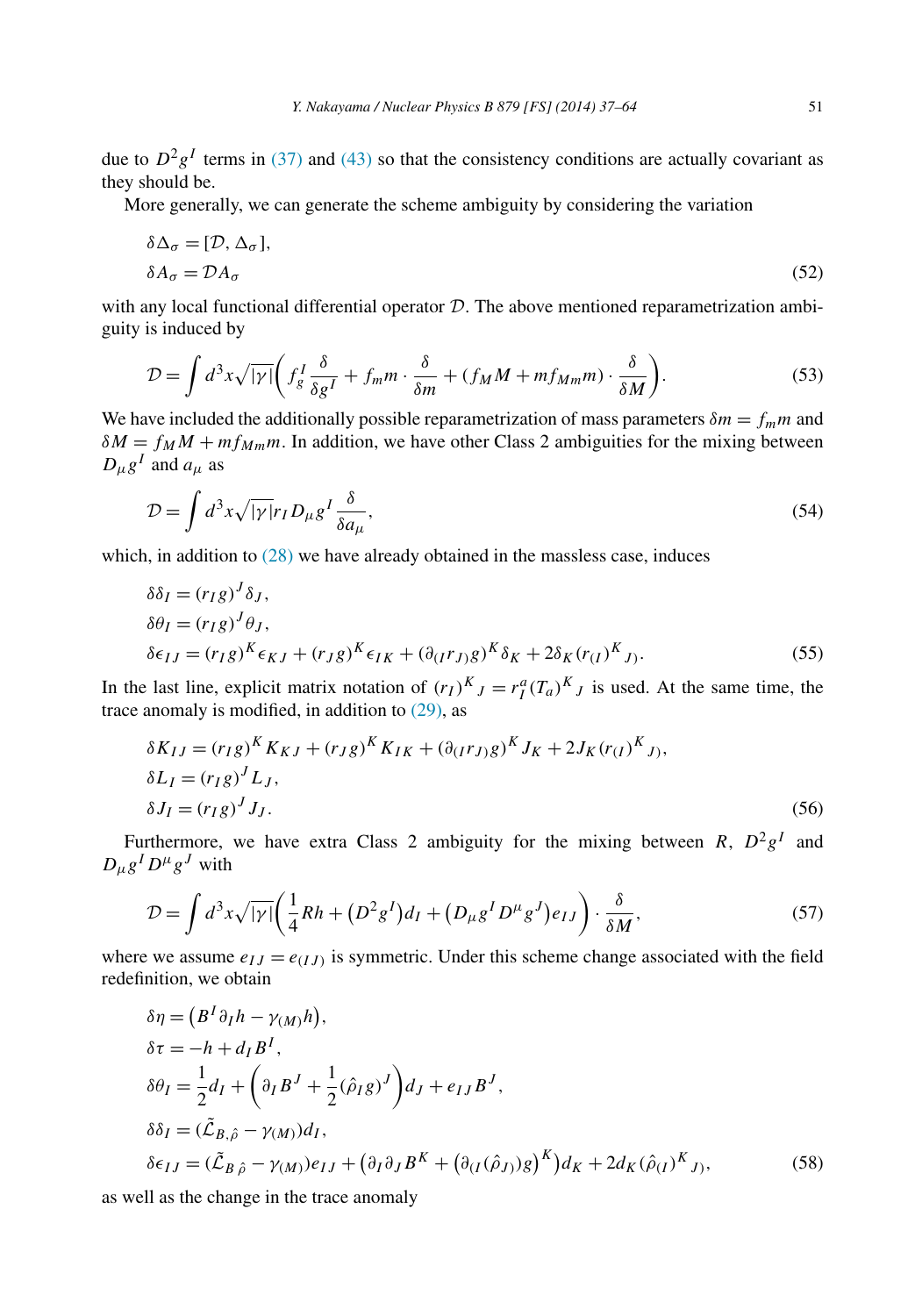<span id="page-15-0"></span>
$$
\delta I = -4h\beta_{Mm},
$$
  
\n
$$
\delta J_I = \beta_{Mm} d_I,
$$
  
\n
$$
\delta K_{IJ} = \beta_{Mm} e_{IJ}.
$$
\n(59)

In particular, one may always set  $\tau = \theta_I = 0$  by using the ambiguity. We note that  $\tau = 0$  choice is nothing but the improvement of the energy–momentum tensor so that the  $\square O^{(M)}$  term is absent in the trace anomaly in the flat space–time as we will discuss shortly.

Finally Class 3 ambiguities (counterterm ambiguity) are induced by the local counterterms in the Schwinger functional. With the presence of the dimensionful coupling constants, the new local counterterms we could add in addition to [\(32\)](#page-9-0) are

$$
\int d^3x \sqrt{|y|} \bigg( M \cdot \mathcal{B}_{Mm} \cdot m - \frac{1}{4} R \mathcal{I} \cdot m + \mathcal{J}_I (D^2 g^I) \cdot m + \mathcal{K}_{IJ} (D_\mu g^I D^\mu g^J) \cdot m + S m^3 \bigg),\tag{60}
$$

where we assume  $\mathcal{K}_{IJ} = \mathcal{K}_{(IJ)}$  is symmetric, and  $\mathcal{S}m^3$  is a shorthand notation for  $\mathcal{S}_{\alpha\beta\gamma}m^{\alpha}m^{\beta}m^{\gamma}$ These counterterms induce the modification of the trace anomaly as

$$
\delta\beta_{Mm} = B^{K} \partial_{K} \mathcal{B}_{Mm} + \gamma_{(M)} \mathcal{B}_{Mm} + \mathcal{B}_{Mm} \gamma_{(m)},
$$
  
\n
$$
\delta I = \eta \mathcal{B}_{Mm} + \mathcal{I} \gamma_{(m)} + B^{K} \partial_{K} \mathcal{I},
$$
  
\n
$$
\delta J_{I} = -\delta_{I} \mathcal{B}_{Mm} + \tilde{\mathcal{L}}_{B,\hat{\rho}} \mathcal{J}_{I} + \mathcal{J}_{I} \gamma_{(m)},
$$
  
\n
$$
\delta K_{IJ} = \tilde{\mathcal{L}}_{B,\hat{\rho}} \mathcal{K}_{IJ} + \mathcal{K}_{IJ} \gamma_{(m)} - \epsilon_{IJ} \mathcal{B}_{Mm} + (\partial_{I} \partial_{J} B^{K} + (\partial_{(I}(\hat{\rho}_{J)})g)^{K}) \mathcal{J}_{K} + 2 \mathcal{J}_{K} (\hat{\rho}_{(I)}^{K})_{J},
$$
  
\n
$$
\delta S = -\kappa \mathcal{B}_{Mm} + B^{K} \partial_{K} S + 3 \gamma_{(m)} S,
$$
  
\n
$$
\delta L_{I} = \theta_{I} \mathcal{B}_{Mm} - \frac{1}{2} \mathcal{J}_{I} - (\partial_{I} B^{K}) \mathcal{J}_{K} - \frac{1}{2} (\hat{\rho}_{I} g)^{K} \mathcal{J}_{K} - \mathcal{K}_{IJ} B^{J},
$$
  
\n
$$
\delta k = -\tau \mathcal{B}_{Mm} - \mathcal{I} + B^{I} \mathcal{J}_{I},
$$
\n(61)

where  $3\gamma_{(m)}\mathcal{S}$  really means  $(\gamma_{(m)}^{\alpha\alpha'} + \gamma_{(m)}^{\beta\beta'} + \gamma_{(m)}^{\gamma\gamma'})\mathcal{S}_{\alpha'\beta'\gamma'}$ . With these ambiguities, we may set  $k = L_I = 0.$ 

To conclude this section, let us address some applications of the local renormalization group with mass parameters. In particular, we address some properties of the energy–momentum tensor under renormalization.

The first application is concerned with how to construct the renormalization group invariant energy–momentum tensor. For many applications, it is important to understand the renormalization of the energy–momentum tensor and possible improvements. Generally, the energy– momentum tensor in flat space–time is ambiguous under the improvement

$$
T_{\mu\nu} \to T_{\mu\nu} + (\partial_{\mu}\partial_{\nu} - \Box \eta_{\mu\nu})L \tag{62}
$$

for any scalar operator *L*. <sup>14</sup> In the local renormalization group with curved space–time background, we have already argued that by using Class 2 ambiguity induced by *h*, we can always set  $\tau = 0$ . This convention is know as the Callan–Coleman–Jackiw improved energy–momentum tensor [\[23\].](#page-27-0) One advantage of the choice is that when  $B<sup>I</sup> = 0$  at the fixed point, the theory is manifestly conformal invariant in the flat space–time and we keep the same property during the

<sup>&</sup>lt;sup>14</sup> More generically spin 2 (or higher) improvement is possible  $[22]$  (in particular in non-unitary theories) but it is not relevant for our discussions.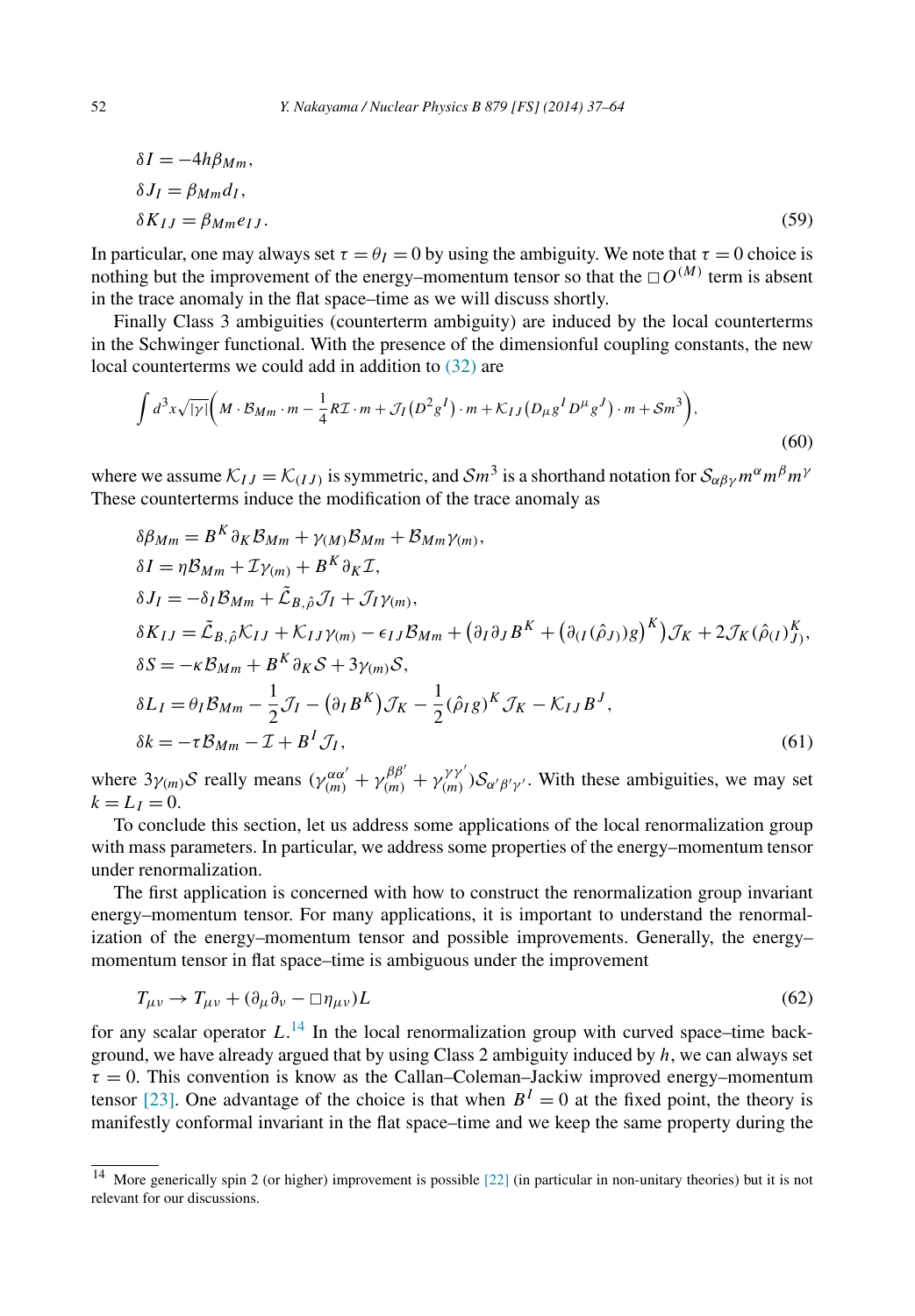<span id="page-16-0"></span>renormalization by adjusting *h* at each energy scale. Actually, Class 2 consistency condition [\(45\)](#page-12-0) tells that it is even Weyl invariant in the curved background when  $M = m = 0$  with constant coupling constants at the fixed point because the curvature term in the trace anomaly also vanishes  $\eta = 0$ . This is the energy–momentum tensor implicitly assumed in [\[3\].](#page-26-0)

However, away from the conformal fixed point, this improved energy–momentum tensor may be renormalized according to [\(42\)](#page-11-0) due to the operator mixing. Indeed, Class 2 consistency condi-tion [\(45\)](#page-12-0) tells that this is unavoidable as long as  $\delta^I \neq 0$ . For this reason, it may be sometimes more useful to define the non-renormalized energy–momentum tensor by demanding  $\eta = 0$  rather than  $\tau = 0$ . This is known as Zamolodchikov's canonically scaling energy–momentum tensor [\[16,22\]](#page-27-0) (see also [\[24\]\)](#page-27-0). As argued by Polchinski,<sup>15</sup> this is always possible by adjusting *h* when  $\gamma_M$  does not contain any zero eigenvalues, being invertible. Otherwise, due to a potential obstruction to choose  $\eta = 0$ , it is logically possible that the theory is scale invariant, but the energy–momentum tensor is still logarithmically renormalized. When the theory is conformal invariant (i.e.  $B<sup>I</sup> = 0$ ) then such a possibility is unavailable from the consistency conditions (e.g.  $(45)$ ). In any case, away from the fixed point, it is important to understand that the Callan–Coleman–Jackiw improved energy–momentum tensor and Zamolodchikov's non-renormalized energy–momentum tensor (if any) may differ.

Another potentially interesting application of the massive local renormalization group analysis is the renormalization of the Einstein–Hilbert term that appears as *I* in the trace anomaly. We have already discussed that one can always set  $k = 0$  by using Class 3 ambiguity. If we further use the Callan–Coleman–Jackiw improved energy–momentum tensor (i.e.  $\tau = 0$ ), we see that the Einstein–Hilbert term is not renormalized at the conformal fixed point  $B<sup>I</sup> = 0$ . Alternatively, by using non-zero  $k$ , we may be able to set  $I = 0$  and try to keep the nonrenormalization of the Einstein–Hilbert term away from the fixed point whenever *γ(m)* does not contain any zero eigenvalues. Needless to say, regardless of the possibility to obtain the nonrenormalized Einstein–Hilbert term discussed here, the actual value of the Einstein–Hilbert term can be changed in an arbitrary manner (at a given renormalization scale) by adding the local counterterm.

#### **4. Checks of consistency conditions**

So far, our discussions have been rather formal. In this section, we would like to perform modest checks of our arguments on the local renormalization group in some examples. Of course, our discussions must apply to perturbation theories based on Feynman diagrams in any renormalization scheme, but we would like to show the generality of our results from the other ways to compute beta functions and the trace anomaly in renormalization group.

# *4.1. Conformal perturbation theory*

To begin with, we would like to compute beta functions for vector operators (i.e. *v* and  $\rho_I$ ) in conformal perturbation theory (see also  $[8]$ ). We note that the conventional perturbation theory based on Feynman diagrams is just an example of conformal perturbation theory around a free (massless ultraviolet) fixed point. Here we start with a general conformal field theory and perturb it by adding marginal scalar interactions  $\delta S = \int d^3x g^I(x) O_I(x)$ . In order to facilitate

 $15$  There is a typo in Eq. (18) of [\[22\].](#page-27-0) We would like to thank Z. Komargodski for the related discussion.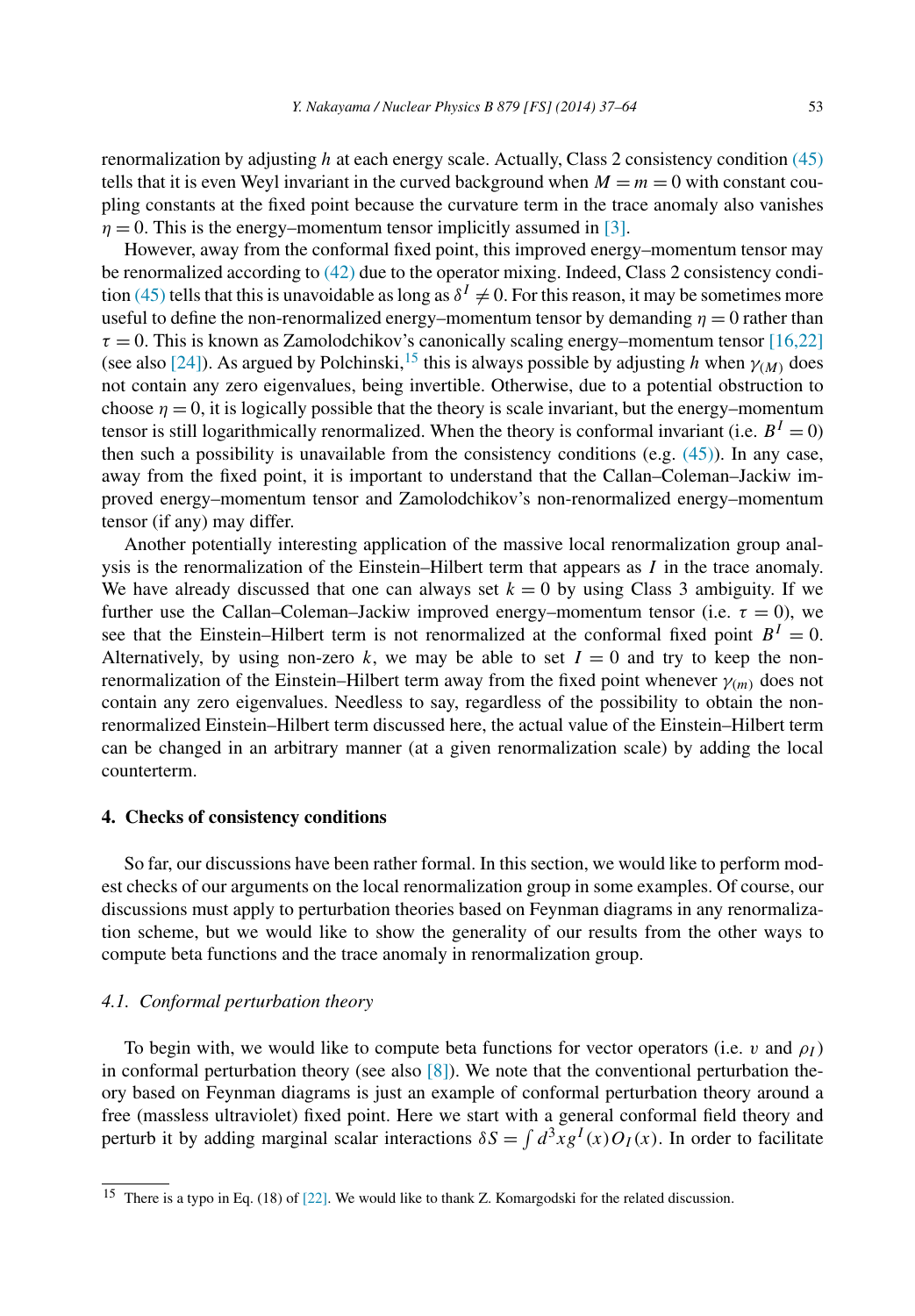<span id="page-17-0"></span>the computation of the vector beta functions, we have introduced the space–time dependent coupling constants  $g<sup>I</sup>(x)$ . At the order we are interested in, the curvature of the space–time is not important.

We assume that the scalar operator  $O_I(x)$  has the canonical normalization

$$
\left\langle O_I(x)O_J(y)\right\rangle_0 = \frac{\delta_{IJ}}{(x-y)^6}
$$
\n(63)

in the reference conformal field theory at the ultraviolet fixed point. For simplicity we have assumed that the operators  $O_I(x)$  are conformal primaries with dimension  $\Delta_I = 3$  in the reference conformal field theory, but generalizations to a slightly relevant perturbation are possible (within the so-called Zamolodchikov scheme [\[25\]\)](#page-27-0).

In order to compute the scalar beta functions as well as vector beta functions, we assume the operator product expansion:

$$
O_I(x)O_J(y) = \frac{C_{IJK}}{(x-y)^3}O_K(y) + \frac{C_{IJ}^a(x-y)_\mu}{(x-y)^5}J_a^\mu(y) + \cdots,
$$
\n(64)

where the operator product expansion coefficient  $C_{IJK}$  is totally symmetric and  $C_{IJ}^a = -C_{JI}^a$  is a certain representation matrix of the flavor symmetry group (denoted by  $G$  before) generated by  $J_a^{\mu}$ . In the reference conformal field theory, the current  $J_a^{\mu}$  is conserved with conformal dimension  $\Delta_a = 2$ . The appearance of  $C_{IJ}^a$  in the scalar operator product expansion means that the current conservation is violated by the perturbation  $[26,8]$  as

$$
\partial_{\mu}J_{a}^{\mu} = g^{I}\mathcal{C}_{IJ}^{a}O^{J}.
$$
\n
$$
(65)
$$

At the second order in conformal perturbation theory, we have to evaluate and renormalize the divergent integral in the evaluation of the Schwinger functional

$$
\delta W = \left\langle \int d^3x d^3y g^I(x) O_I(x) g^J(y) O_J(y) \right\rangle_0 \tag{66}
$$

by using the above operator product expansion. The scalar part of the operator product expansion gives a diverging factor

$$
\delta W|_{\text{scalar}} \sim \left\langle 2\pi \int d^3 z \log \mu C_{IJK} g^I(z) g^J(z) O_K(z) \right\rangle_0, \tag{67}
$$

which gives the scalar beta function

$$
\beta^I = \frac{dg^I}{d \log \mu} = 2\pi C_{IJK} g^J g^K + \mathcal{O}(g^3). \tag{68}
$$

Similarly, from the current part of the operator product expansion gives another diverging contribution

$$
\delta W|_{\text{vector}} \sim \left\langle 2\pi \int d^3 z \log \mu g^I(z) \partial_\mu g^J(z) C^a_{IJ} J_a^\mu(z) \right\rangle_0, \tag{69}
$$

which results in the renormalization of the background gauge fields  $a_{\mu}$  with

$$
\rho_I^a = 2\pi C_{IJ}^a g^J,
$$
  
\n
$$
v = 0.
$$
\n(70)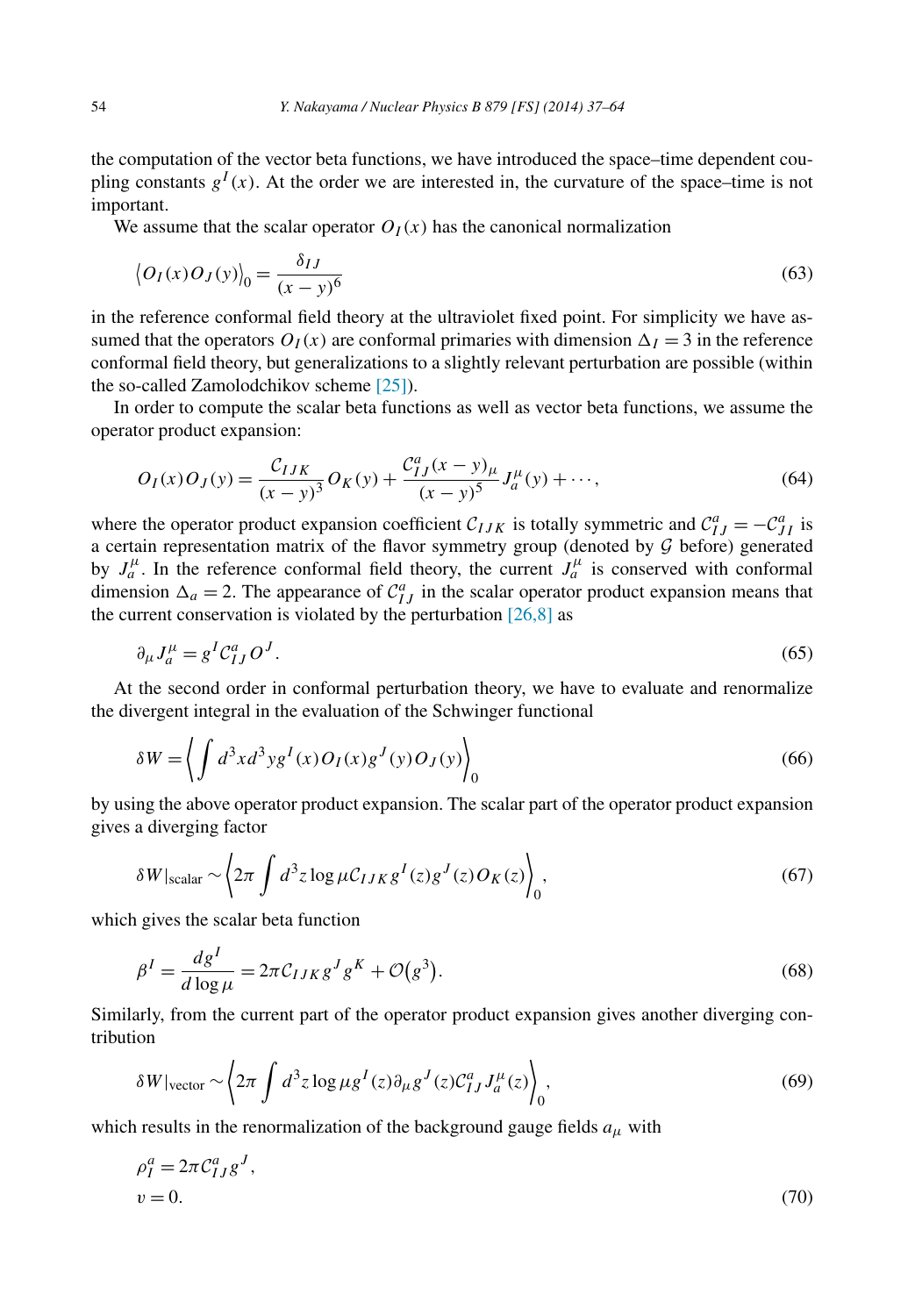It is possible to change the renormalization prescription so that  $v$  is non-zero by using the equations of motion or gauge transformation of the background source fields [\[8\],](#page-27-0) but it does not affect the following argument because we work on the gauge invariant  $B<sup>I</sup>$  functions and  $\hat{\rho}_I$  functions.

At the second order in conformal perturbation theory, we therefore conclude

$$
BI = 2\pi CIJK gJ gK,
$$
  
\n
$$
\hat{\rho}_I^a = 2\pi C_{IJ}^a gJ.
$$
\n(71)

As a check of our formal argument in Section [2,](#page-2-0) we immediately realize

$$
B^I \hat{\rho}_I^a = 0 \tag{72}
$$

due to the symmetry of  $C_{IJK}$  and anti-symmetry of  $C_{IJ}^a$ . Thus, the transversality condition is satisfied. At a higher order, this becomes more non-trivial because apparently the computation of  $B<sup>I</sup>$  and  $\hat{\rho}_I$  are not immediately related with each other in particular at different orders in perturbations theory (see however the supersymmetric case in Section [4.2\)](#page-19-0).

We have a couple of technical remarks about the above computation.

- In the above evaluation of the divergent integral, we had to keep track of (the absence of) the total derivative terms. We used the Polyakov regularization [\[27\]](#page-27-0)  $\lim_{x\to y} \log(x-y)|_{\text{reg}} =$  $\log \sigma(x)$  in order to take into account the position dependent cut-off scale. At the second order in conformal perturbation theory, this is the most natural prescription, but at higher orders, it may be more practical to use the dimensional regularization because the total derivative terms will not affect the bare energy–momentum tensor in  $d = 3 - \epsilon$  dimension, and total derivative terms in counterterms can be discarded safely. A systematic way to compute the higher order vector beta functions in dimensional regularization with minimal subtraction was thoroughly developed in [\[28,2\]](#page-27-0) (see also [\[7\]\)](#page-27-0).
- Once we try to evaluate the integral in the dimensional regularization, we have to assign the scaling dimensions of the operators  $O^I$  (called  $k^I$  in [\[28\]](#page-27-0) as  $\Delta_I = 3 - k^I \epsilon$ ) in  $3 - \epsilon$ dimension. In conventional Lagrangian field theories, these are naturally determined by the wavefunction renormalization of the kinetic operators in  $d = 3 - \epsilon$  dimension, but it is not obvious how it works in general conformal perturbation theory without explicit Lagrangian. However, we can check that this ambiguity cancels out in the final computation of the trace of the energy–momentum tensor because the energy–momentum tensor in  $d = 3 - \epsilon$  dimension also contains the additional contributions that are related to  $k^I$  from  $\beta_{d=3-\epsilon}^I = k^I g^I + \beta_{d=3}^I$ <br>and  $T_{\mu}^{\mu} = \beta_{3-\epsilon}^I O_I + \cdots$  which eventually led to the explicit loop counting factor in the dimensional regularization formula found in [\[2\]](#page-26-0) (see also [\[7\]](#page-27-0) for the appearance of  $k<sup>I</sup>$  in the computation of  $v$  there). This cancellation is reassuring because the "loop counting" is different from the order of conformal perturbation, and the explicit appearing of the former in the computation of vector beta functions seems mysterious from the conformal perturbation theory viewpoint.

Let us briefly discuss the trace anomaly induced by the space–time dependent coupling constant within the conformal perturbation theory. In principle, it should be computable by evaluating the vacuum energy in conformal perturbation theory and renormalize it. In order to compute the contribution to the term

$$
\epsilon^{\mu\nu\rho} C_{IJK}(g) \partial_{\mu} g^I \partial_{\nu} g^J \partial_{\rho} g^K \tag{73}
$$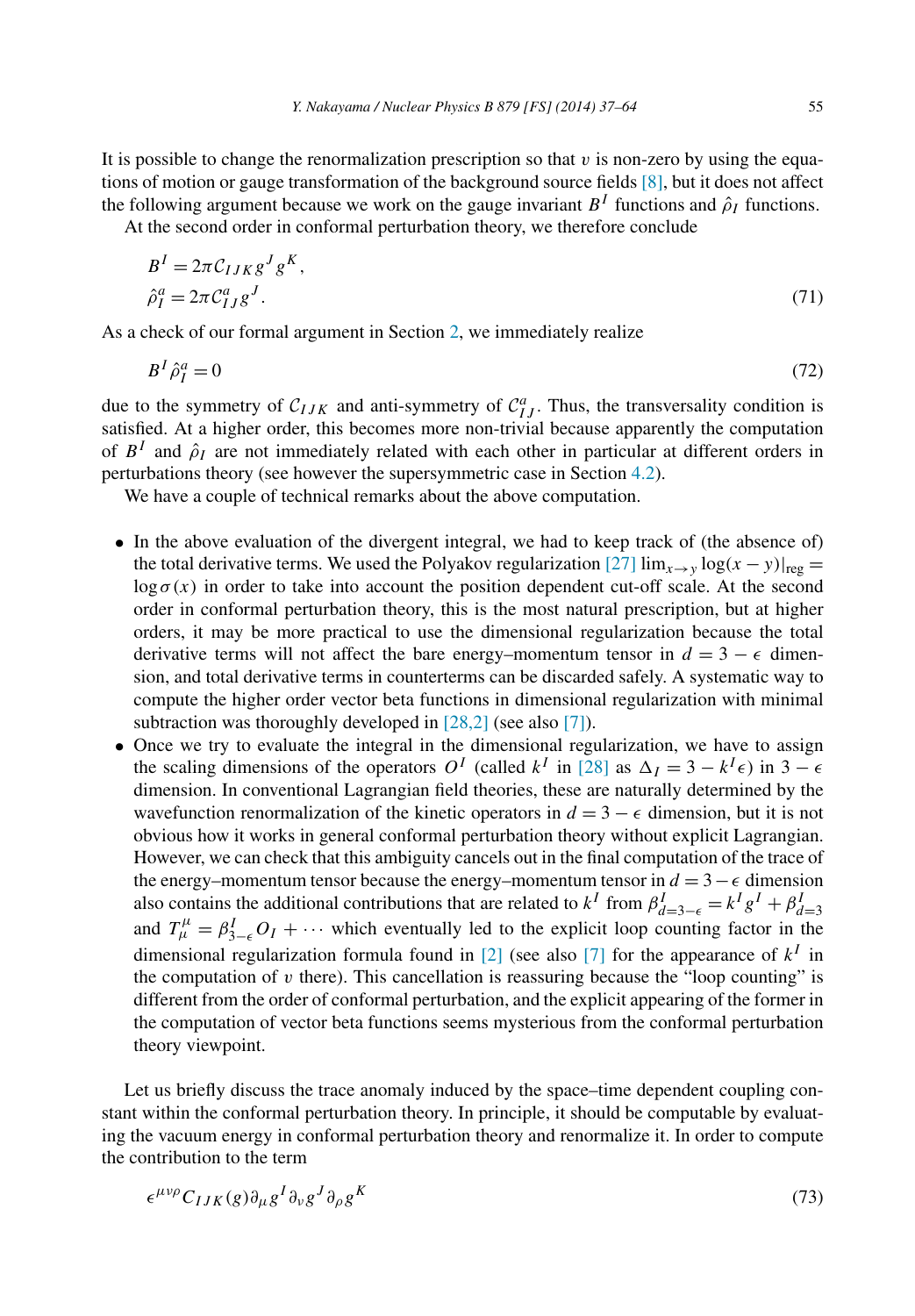<span id="page-19-0"></span>in the trace anomaly, for instance, we have to break the CP invariance due to the appearance of  $\epsilon^{\mu\nu\rho}$ . Such breaking is not encoded in the leading order operator product expansion [\(64\)](#page-17-0) nor in the normalization of the two-point function in a manifest manner. In this way, we have to evaluate the vacuum energy at least fourth order in perturbation theory (and probably fifth order to break the CP from the scalar perturbations alone) to obtain non-zero results. Unfortunately, there is no systematic way to evaluate the conformal perturbation theory at that order since we need the full spectrum and operator product expansion to compute the correlation functions, so we would like to defer the actual computation for a future problem.

# *4.2. Supersymmetry*

While our discussions so far do not assume supersymmetry, it is possible to check some of our results to all order in perturbation theory if we assume  $\mathcal{N} = 2$  supersymmetry in  $d = 1 + 2$ dimension (we follow the superspace convention of [\[29\]\)](#page-27-0). Let us consider the Wess–Zumino model with dimensionless coupling constants

$$
W = Y^{abcd} \Phi_a \Phi_b \Phi_c \Phi_d, \tag{74}
$$

where  $\Phi^a$  ( $a = 1, ..., N$ ) are chiral superfields and the flavor symmetry group  $G$  compatible with  $\mathcal{N} = 2$  supersymmetry is  $U(N)$  (in addition to the  $U(1)$  R-symmetry). In order to discuss the local renormalization group with the manifest supersymmetry, we uplift the coupling constants *Y abcd* to chiral superfields. The usual argument based on the holomorphy and R-symmetry tells that the divergence to all orders in perturbation theory can be removed by the counterterm in the Kähler potential

$$
\mathcal{L}_{\rm ct} = \int d^4 \theta K^{a\bar{b}}(Y, \bar{Y}) \Phi_a \bar{\Phi}_{\bar{b}}.
$$
\n(75)

One consequence of the supersymmetric non-renormalization theorem is that the beta function for *Yabcd* is completely determined from the anomalous dimension matrix

$$
\beta_{Yabcd} = \gamma^{a\bar{e}} Y^{ebcd} + \gamma^{b\bar{e}} Y^{aecd} + \gamma^{c\bar{e}} Y^{abed} + \gamma^{d\bar{e}} Y^{abce}.
$$
\n(76)

Here, the anomalous dimension matrix  $\gamma^{ab}(Y, \bar{Y})$  is obtained from the renormalization of the Kähler potential counterterm as

$$
\gamma^{a\bar{b}} = \frac{dK^{a\bar{b}}}{d\log\mu}.\tag{77}
$$

The unitarity demands that the Kähler potential  $K^{a\bar{b}}$  hence  $\gamma^{a\bar{b}}$  is Hermitian.

On the other hand, the same Kähler potential determines the vector beta functions for the *U(N)* rotations [\[5,30,2\]:](#page-26-0)

$$
\left[\rho_{abcd}dY^{abcd} + \bar{\rho}_{\bar{a}\bar{b}\bar{c}\bar{d}}d\bar{Y}^{\bar{a}\bar{b}\bar{c}\bar{d}}\right]^{e\bar{f}} = -\left(\partial_{Y^{abcd}}\gamma^{e\bar{f}}\right)dY^{abcd} + \left(\partial_{\bar{Y}^{\bar{a}\bar{b}\bar{c}\bar{d}}}\gamma^{e\bar{f}}\right)d\bar{Y}^{\bar{a}\bar{b}\bar{c}\bar{d}}\tag{78}
$$

from the  $\bar{\theta}\sigma^{\mu}\theta$  terms in  $K^{ab}$ . Assuming that the computation is done in dimensional regularization (in order to avoid the complexity due to total derivatives), the counterterm also determines

$$
v^{e\bar{f}} = i\frac{\partial \gamma^{e\bar{f}}}{\partial Y^{abcd}} Y^{abcd} - i\frac{\partial \gamma^{e\bar{f}}}{\partial \bar{Y}^{\bar{a}\bar{b}\bar{c}\bar{d}}} \bar{Y}^{\bar{a}\bar{b}\bar{c}\bar{d}} = 0
$$
\n(79)

in the holomorphic scheme we use here.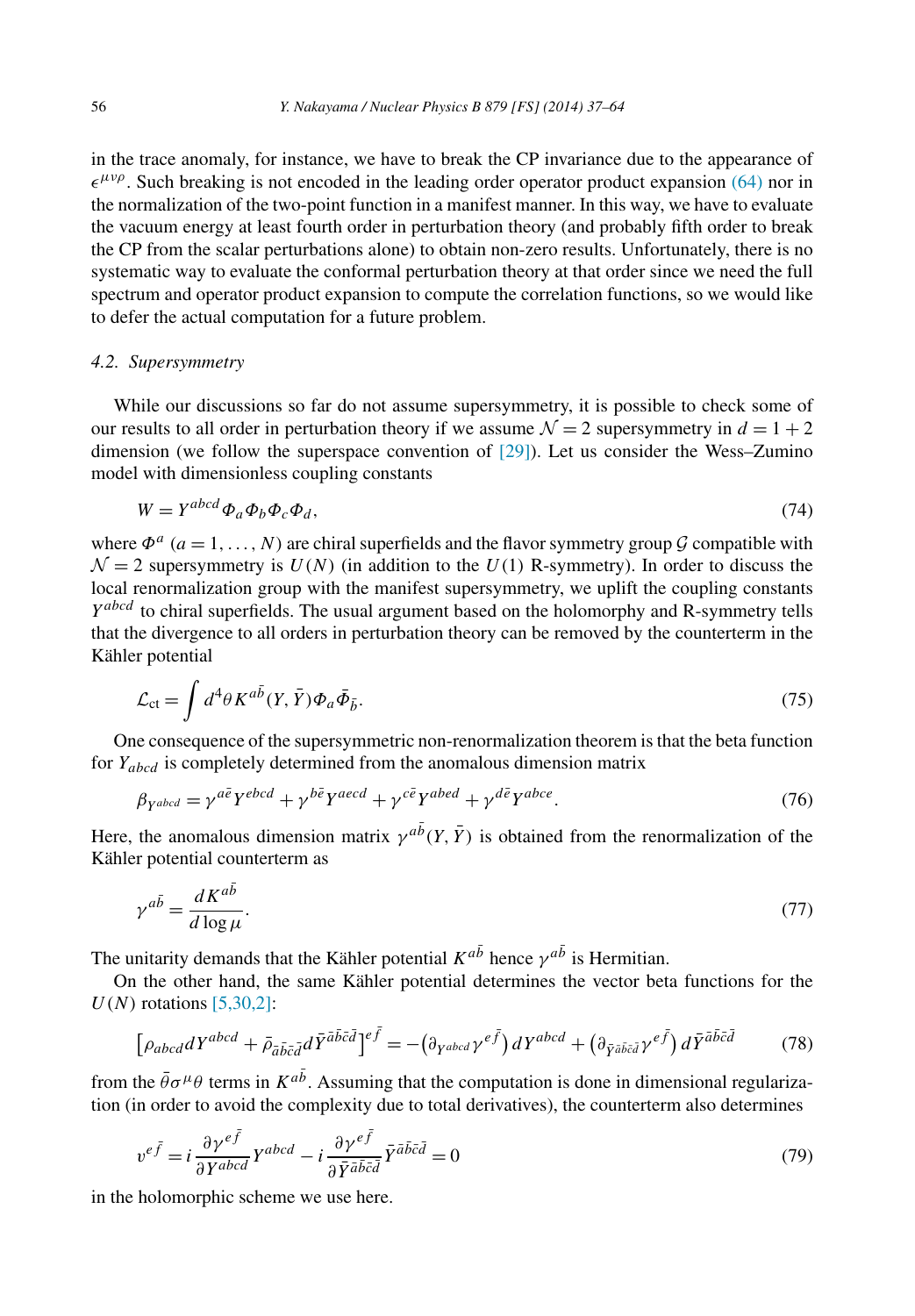The anomalous dimension of the chiral operators that appear in the superpotential must be determined from  $\gamma^{ab}$ . We can confirm that this is the case by using  $\gamma_I^J = \partial_I B^J + (\hat{\rho}_I g)^J$  with the above formula for the beta functions. Notice that the additional rotation by  $\rho_I$  is important to cancel various unwanted mixing from *∂IB<sup>J</sup>* alone.

In Section [2.1,](#page-6-0) we have shown that Class 1 consistency condition demands that

$$
B^I \hat{\rho}_I = 0,\tag{80}
$$

which is equivalent to

$$
\frac{\partial \gamma^{e\bar{f}}}{\partial Y^{abcd}} \beta_{Y^{abcd}} - \frac{\partial \gamma^{e\bar{f}}}{\partial \bar{Y}^{\bar{a}\bar{b}\bar{c}\bar{d}}} \beta_{\bar{Y}^{\bar{a}\bar{b}\bar{c}\bar{d}}} = 0, \tag{81}
$$

where  $\beta_{\gamma abcd}$  can be expressed by [\(76\)](#page-19-0) with the anomalous dimension matrix.

We can see that this condition is true at each order in supergraph computations of the anomalous dimensions [\[31,2\].](#page-27-0) Operationally, what  $\frac{\partial \gamma^{ef}}{\partial Y^{abcd}} \beta_{Y^{abcd}}$  does is adding extra anomalous dimension factor to each  $\Phi_a \rightarrow \bar{\Phi}_{\bar{a}}$  lines in supergraph computation of the wavefunction renormalization. Since every propagator is oriented as  $\Phi_a \to \bar{\Phi}_{\bar{a}}$  in the computation for wavefunction renormalization (due to R-symmetry), the action of  $\frac{\partial \gamma^{ef}}{\partial \bar{Y}^{a\bar{b}\bar{c}\bar{d}}} \beta_{\bar{Y}^{a\bar{b}\bar{c}\bar{d}}}$  does exactly the same thing and  $(81)$  holds. It would be interesting to see if there is a more direct proof without relying on the supergraph.

In specific to  $d = 1 + 2$  dimension, let us discuss the possible  $\mathcal{N} = 2$  supersymmetric extension of the Weyl anomaly. The Weyl anomaly is replaced by super Weyl anomaly generated by a chiral superfield *Σ*. We can easily construct the supersymmetric generalization of the Weyl anomaly terms. For instance, if the symmetry group  $\mathcal G$  is  $U(1)$ , the supersymmetric generalization of the first term in  $(13)$  is

$$
\int d^4\theta (\Sigma + \bar{\Sigma}) C_{IJK}(Y, \bar{Y}) Y^I (D_\alpha Y^J) (\bar{D}^\alpha \bar{Y}^K), \tag{82}
$$

and the second term is

$$
\int d^4\theta (\Sigma + \bar{\Sigma}) C_I(Y, \bar{Y}) Y^I D_\alpha \bar{D}^\alpha V, \tag{83}
$$

where  $V$  is a real vector superfield. Although we have not included it for simplicity, the R-anomaly proportional to  $i(\Sigma - \overline{\Sigma})$  is also possible.

We have discussed that local counterterms introduce an additional contribution to the Weyl anomaly. When the local counterterms are chosen arbitrarily, we argued that they give Class 3 ambiguities. In particular, replacing  $C_{IJK}(Y, \bar{Y})$  and  $C_I(Y, \bar{Y})$  with  $c_{IJK}(Y, \bar{Y})$  and  $c_I(Y, \bar{Y})$  in (82) (83) and computing the Weyl variation, we obtain the  $\mathcal{N} = 2$  supersymmetric version of Class 3 ambiguities discussed in Section [2.2.](#page-7-0)

One more interesting contribution to the Weyl anomaly comes from the supersymmetric Chern–Simons counterterms discussed in [\[19,20\].](#page-27-0) Within R-symmetric  $\mathcal{N} = 2$  supergravity, they showed three-possible supersymmetric Chern–Simons counterterms. Among them, the gravitational Chern–Simons term is Weyl invariant by itself, so it does not lead to any Weyl anomaly, while Z-Z Chern–Simons term and flavor-R Chern–Simons term do show the Weyl anomaly.

The bosonic part of the Z-Z Chern–Simons counterterm in component is

$$
W_{ZZ} = -\frac{k_{ZZ}}{4\pi} \int d^3x \sqrt{|\gamma|} \left( \epsilon^{\mu\nu\rho} \left( a_\mu^R - \frac{1}{2} v_\mu \right) \partial_\nu \left( a_\rho^R - \frac{1}{2} v_\rho \right) + \frac{1}{2} H R + \cdots \right). \tag{84}
$$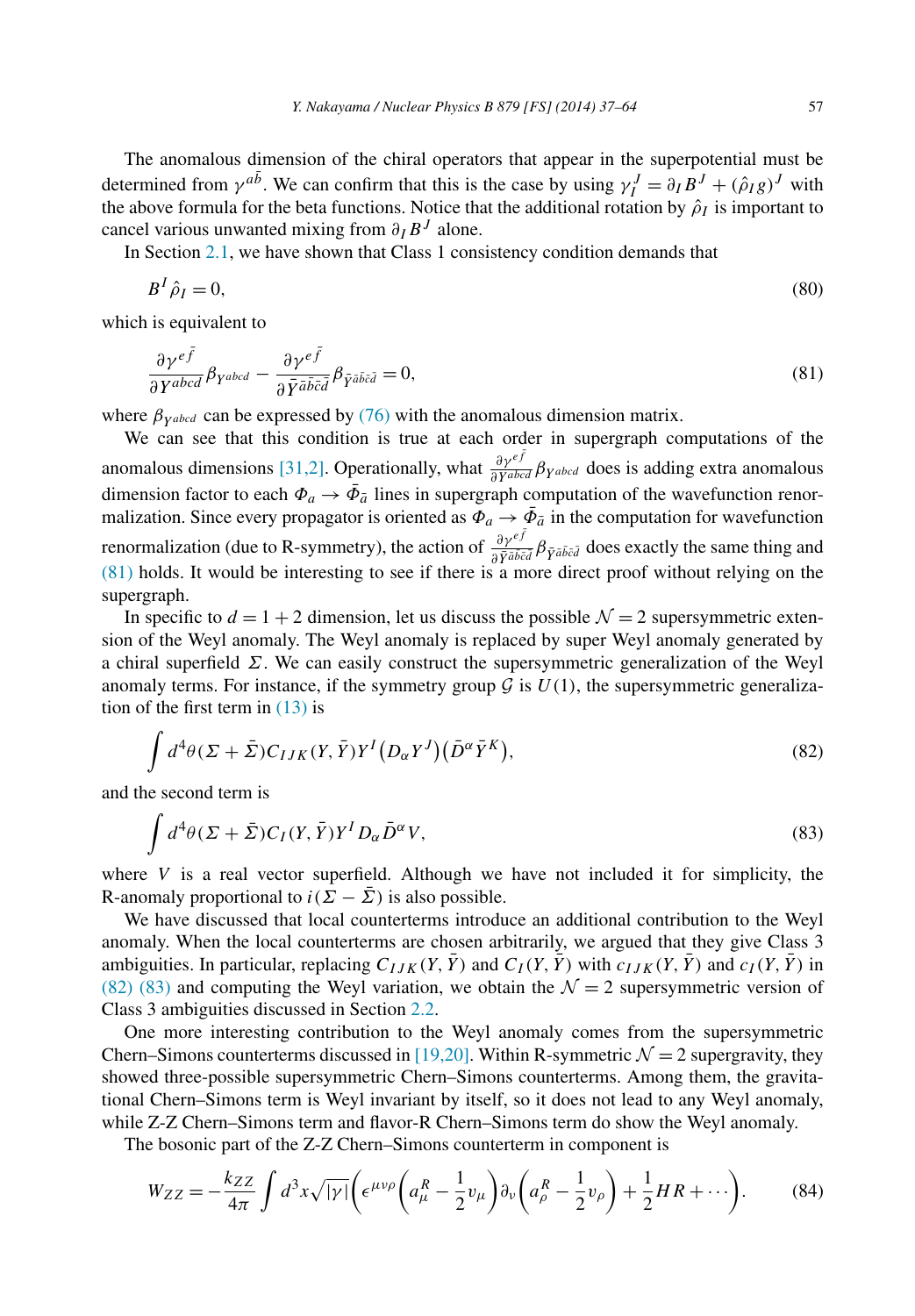Here,  $a_{\mu}^{R}$  is the vector source for the R-current, and  $v_{\mu}$  is the vector source for the central charge current. When they are conserved, they do not give any Weyl anomaly as a part of Class 3 ambiguities. On the other hand, *H* is the source for dimension 2 scalar operator (called  $J^{(Z)}$ in  $[19,20]$ ) in the central charge current multiplet, so this is nothing but  $\mathcal I$  term in [\(60\).](#page-15-0) The counterterm is not Weyl invariant, and it induces the extra contribution to the Weyl anomaly as in [\(61\),](#page-15-0) which may or may not be canceled from the other terms such as *k* term in the Weyl anomaly that had existed before adding the Chern–Simons counterterm.

The bosonic part of the flavor-R Chern–Simons counterterm in component is

$$
W_{\rm fr} = -\frac{k_{\rm fr}}{2\pi} \int d^3x \sqrt{|\gamma|} \bigg( \epsilon^{\mu\nu\rho} a^f_\mu \partial_\nu \bigg( a^R_\rho - \frac{1}{2} v_\rho \bigg) + \frac{1}{4} \sigma R - DH \cdots \bigg),\tag{85}
$$

where  $a_{\mu}^{f}$  is the vector source for the flavor symmetry current, and *D* and  $\sigma$  are scalar sources for dimension 1 and 2 operators in the current supermultiplet  $[19,20]$ . When the flavor symmetry is conserved, the first Chern–Simons term do not contribute to the Weyl anomaly, but when it is not conserved, then non-zero vector beta functions will give terms similar to [\(35\)](#page-10-0) in the Weyl anomaly. Furthermore, the  $R\sigma$  term and  $DH$  term are  $\mathcal{B}_{Mm}$  and  $\mathcal I$  term in the Weyl anomaly, which give the extra contribution as in  $(61)$ . These terms may or may not be canceled from the original Weyl anomaly terms such as *k* term before adding the Chern–Simons counterterm.

## *4.3. Holography*

Our final example is the holographic computation of Schwinger vacuum functional. From the AdS/CFT correspondence, we identify Gubser–Klebanov–Polyakov–Witten free energy of the gravitational system in  $d + 1$  dimension as the Schwinger vacuum functional of the dual *d*-dimensional quantum field theory [\[32,33\].](#page-27-0) In the definition of the Gubser–Klebanov– Polyakov–Witten free energy, the space-dependent sources in field theory direction are naturally encoded as the boundary conditions for the bulk fields at the AdS boundary.

In the AdS/CFT correspondence, the extra radial direction is understood as the renormalization group scale. The renormalization of the Schwinger functional is realized by the holographic renormalization of the Gubser–Klebanov–Polyakov–Witten free energy. The holographic renormalization group has been successful in deriving the holographic Weyl anomaly [\[34\],](#page-27-0) holographic *c*-theorem [\[35–40\]](#page-27-0) as well as the holographic equivalence between scale invariance and conformal invariance [\[41–43\].](#page-27-0)

In this section, we would like to understand how our general framework of local renormalization group analysis and Weyl anomaly in  $d = 1 + 2$  dimensional quantum field theories fit with the holographic computation in  $d = 1 + 3$  dimensional effective semiclassical gravity. We do not assume a particular string realization of the AdS/CFT correspondence, but we may apply the following argument to known holographic examples in string theory.

In order to obtain our new trace anomaly terms, we need to break the parity. The simplest parity violating terms in the  $d = 1 + 3$  dimensional bulk can be obtained by topological  $\theta$  terms for bulk gauge fields as well as by the gravitational *θ* -term (Pontryagin–Hirzebruch term):

$$
S_f = \int d^4x \sqrt{|g|} \epsilon^{ABCD} \theta_f \operatorname{Tr}(F_{AB} F_{CD}), \tag{86}
$$

$$
S_g = \int d^4x \sqrt{|g|} \epsilon^{ABCD} \theta_g R_{AB}{}^{EF} R_{CDEF}.
$$
 (87)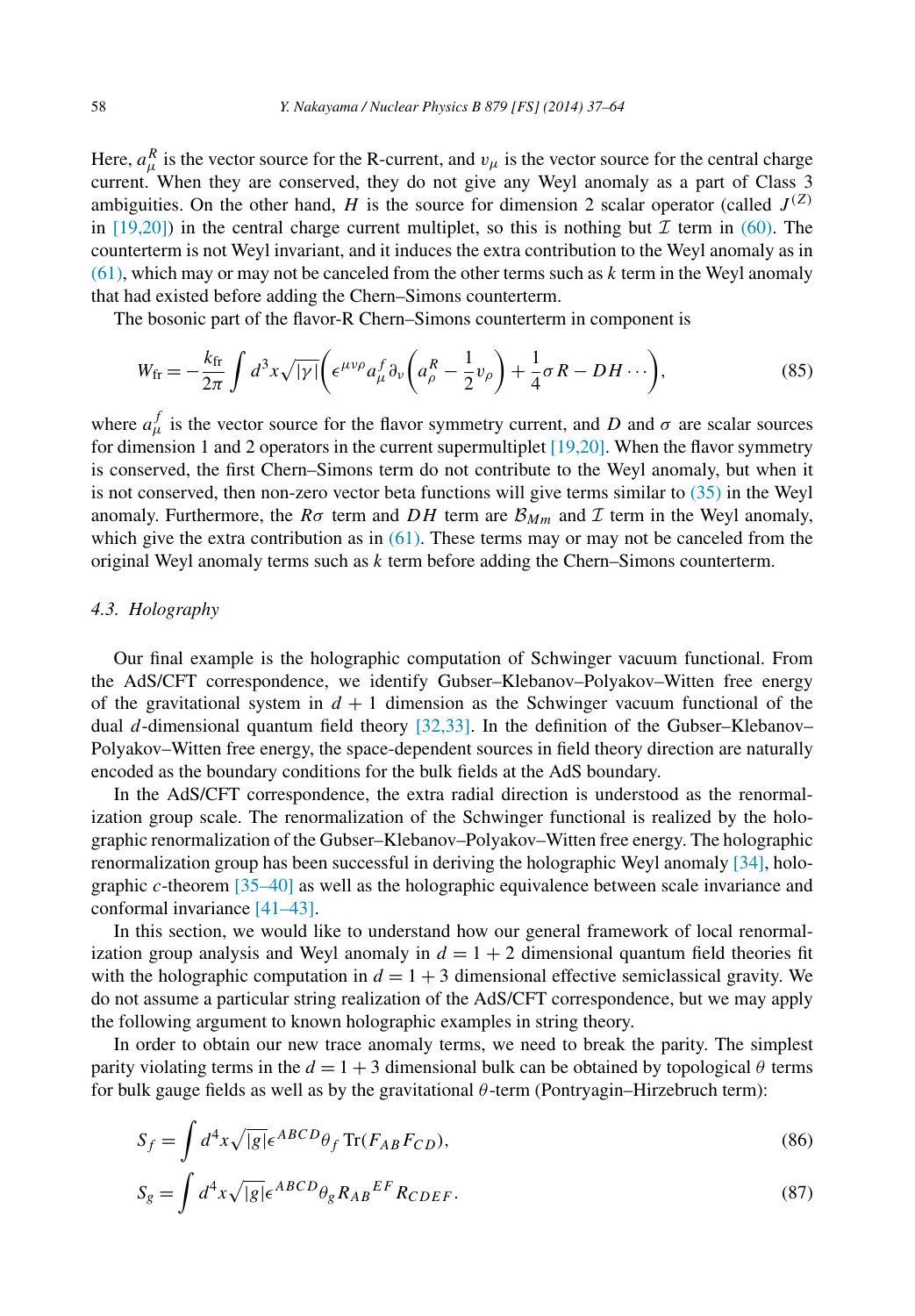In this subsection earlier Latin indices  $AB \dots$  denote  $d = 1+3$  dimensional tensor indices. These terms are equivalent to boundary Chern–Simons interaction after integration by part in the radial direction, and they give local contributions to the Gubser–Klebanov–Polyakov–Witten partition function [\[44\].](#page-27-0)

Thus we can easily obtain the contribution to the Weyl anomaly from these parity violating terms in the bulk action. First of all, the gravitational *θ* -term (Pontryagin–Hirzebruch term) does not produce any Weyl anomaly. The only effect is that we introduce a parity violating conformal invariant contact term in the two-point function of the energy–momentum tensor [\[44,18\].](#page-27-0) On the other hand, the bulk gauge  $\theta$ -term does introduce the Weyl anomaly essentially by the same mechanism discussed in Section [2.2.](#page-7-0) When there exist the vector beta functions  $\hat{\rho}_I D^\mu g^I$  for the operator dual to *Aμ* appearing in the Chern–Simons interaction, then the contribution to the Weyl anomaly is

$$
A_{\text{anomaly}} = \theta_f \epsilon^{\mu\nu\rho} \hat{\rho}_I f_{\mu\nu} D_\rho g^I. \tag{88}
$$

Since  $\theta_f$  is physical up to  $2\pi$  integer shift, the effect cannot be removed by Class 3 ambiguity with a local counterterm, which must be integer shift of Chern–Simons term, and this essentially gives an existing proof of our Weyl anomaly terms in holography whenever  $\theta_f$  is non-zero up to  $2\pi$  integer shift.

In the bulk gravity, the vector beta functions near the conformal fixed point are understood as follows. We use the Poincaré coordinate near the AdS boundary with metric  $ds^2 =$  $g_{AB} dx^A dx^B = \frac{dz^2 + dx_\mu dx^\mu}{z^2}$ . The non-trivial vector beta function means that the vector field  $A_\mu$ is related to the scalar fields  $\Phi^I$  dual to the boundary operator  $O_I$  as

$$
A_{\mu}(z, x_{\mu}) = (\log z) \rho_I D_{\mu} \Phi^I(z, x_{\mu}), \qquad (89)
$$

where  $\Phi^{I}(z, x_{\mu})$  is slowly varying in the radial *z* direction. It is not so obvious that such a relation is compatible at the exact conformal fixed point with the AdS isometry. This is related to the question if we can have non-zero vector beta functions at the conformal fixed point, and it is not particular to AdS/CFT correspondence. One should notice, however, the bulk vector fields  $A_B$  must be Higgsed  $[13,8]$  in order to obtain non-zero vector beta functions, breaking the conservation of the dual operator  $J_\mu$ . As discussed in Section [4.1,](#page-16-0) generically the vector beta function is non-zero slightly away from the fixed point, and therefore the induced Weyl anomaly does not vanish.

We can also consider the parity violating terms which do not immediately give the local contribution to the Gubser–Klebanov–Polyakov–Witten functional. For instance, the bulk axion interaction

$$
S = \int d^4x \sqrt{|g|} \epsilon^{ABCD} \Theta_f(\Phi^I) \operatorname{Tr}(F_{AB} F_{CD})
$$
\n(90)

will give non-zero contribution to the parity violating Weyl anomaly at the higher order in holographic computations (possibly with bulk loop factors).

It is possible to give holographic interpretations to various ambiguities discussed in previous sections. Class 1 ambiguity is given by the gauge transformation in the bulk. For simplicity, let us consider the  $U(1)$  gauge field  $A = A_B dx^B$  in the bulk. Let us also assume we have a charged scalar field  $\Phi$  in the bulk so the gauge symmetry acts as

$$
\Phi \to e^{i\Lambda} \Phi,
$$
  
\n
$$
A \to A + d\Lambda.
$$
\n(91)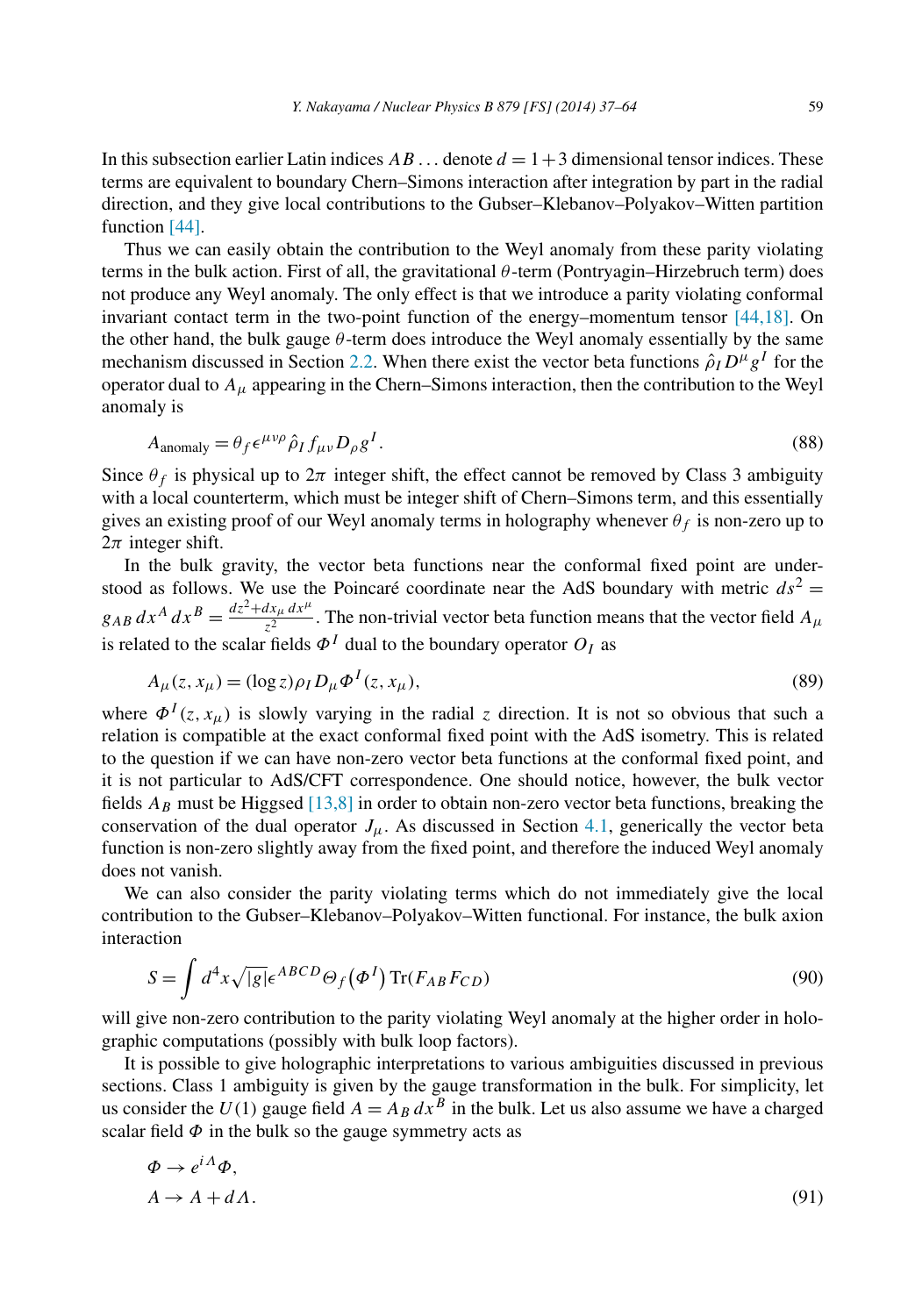<span id="page-23-0"></span>As discussed in [\[13,8\],](#page-27-0) this gauge transformation gives the holographic realization of Class 1 ambiguity when *Φ* has a non-trivial vacuum expectation value. For example, the bulk field configuration

$$
\Phi = \gamma z^{i\alpha}, \nA = 0,
$$
\n(92)

which is interpreted as  $\beta^g = i\alpha \gamma g$  and  $v = 0$  in the dual field theory is gauge equivalent to

$$
\Phi = \gamma, \nA = \frac{\alpha dz}{z},
$$
\n(93)

which is interpreted as  $\beta^g = 0$  but  $v = \alpha$  in the dual field theory. In both cases, the covariant derivative  $z D_z \Phi = i \alpha \Phi$  in the radial direction is interpreted as the gauge invariant  $B<sup>I</sup>$  function of the dual field theory.

Class 2 ambiguity in holography is the scheme change of the bulk–boundary correspondence. The simplest example is the target space diffeomorphism for bulk scalar fields  $\Phi^I \to \tilde{\Phi}^I(\Phi)$ . This is nothing but the scheme change of the scalar coupling constants [\(26\)](#page-8-0) discussed in Section [2.2.](#page-7-0) Other more involved field redefinitions in the bulk are possible such as  $A_A \rightarrow$  $A_A + r_I D_A \Phi^I$ , which must be comparable with [\(27\).](#page-8-0) In some cases, we may use these field redefinitions to make the gravitational action canonical such as the one in the Einstein frame, where energy-condition can be naturally applied, but the availability of such a choice may not be guaranteed in more complicated situations. Such ambiguities, in particular in relation to unitarity, are important issues begging for further studies in holography (see e.g. [\[40\]\)](#page-27-0).

Finally the holographic realization of Class 3 ambiguity is given by adding boundary counterterms, which is also understood as the bulk total derivative terms. We have already mentioned the effect of the boundary Chern–Simons terms above. When the coefficient is suitably quantized, they can be removed by the counterterms. Another example would be the parity breaking interaction term

$$
\int d^4x \sqrt{|\gamma|} \epsilon^{ABCD} c_{IJKL} D_A \Phi^I D_B \Phi^J D_C \Phi^K D_D \Phi^L. \tag{94}
$$

When the scalar coupling constant has a non-zero beta functions

$$
zD_z\Phi^I \sim B^I \tag{95}
$$

near the boundary, it is easy to see that *z* integration gives rise to the logarithmic divergence near the boundary and we have the induced holographic Weyl anomaly

$$
\delta A_{\text{anomaly}} = B^L c_{IJKL} \epsilon^{\mu\nu\rho} D_{\mu} g^I D_{\nu} g^J D_{\rho} g^K,
$$
\n(96)

which is comparable with the field theory Class 3 ambiguity [\(33\).](#page-9-0)

# **5. Discussions**

In this paper, we have discussed the consistency conditions and ambiguities in local renormalization group in most generic quantum field theories in  $1 + 2$  dimension within power-counting renormalization scheme. We have argued that the consistency conditions from the local renormalization group require various non-trivial transversality conditions on beta functions and various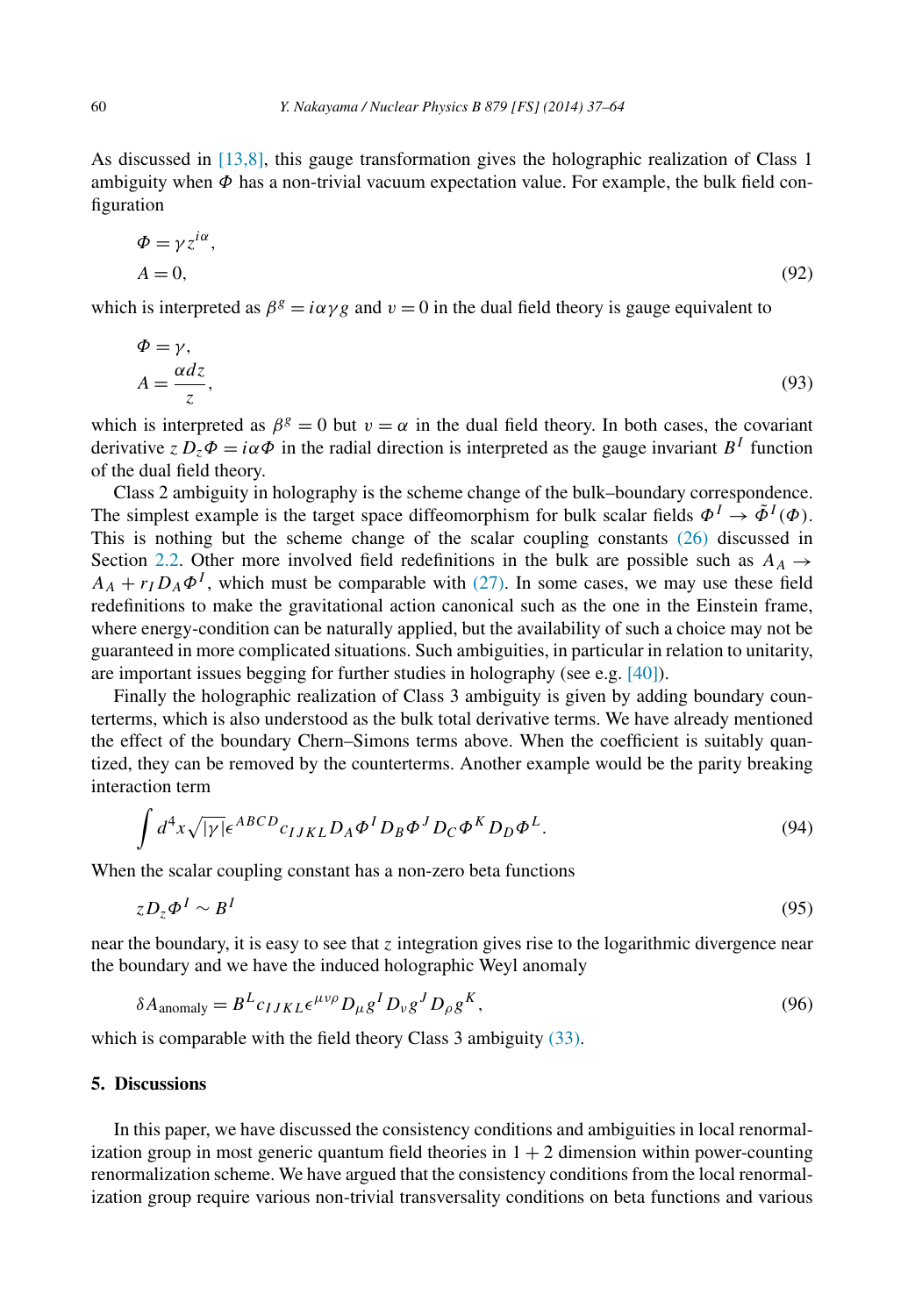<span id="page-24-0"></span>tensors that appear in the trace anomaly. We have performed modest checks of these conditions in examples including supersymmetric field theories and holography.

As is the case with the other anomalies in different dimensions, the anomaly we have discussed in this paper must remain the same under the duality transformation up to ambiguities we have thoroughly discussed. In addition, it must satisfy the matching condition under the renormalization group flow. Therefore we may be able to use our new Weyl anomaly in  $1 + 2$ dimensions for novel checks of the dualities proposed in the literature. For instance, *S* in [\(43\)](#page-12-0) is nothing but the operator product expansion coefficients of  $O^{(m)}$  at the conformal fixed point and they must agree between duality pairs.

With respect to the anomaly matching, it would be interesting to construct the Wess–Zumino action as the integrated form of the anomaly in contrast to the infinitesimal variation we have discussed in this paper. After all, the Wess–Zumino conditions guarantee that the integration is possible. The integrated Weyl anomaly in even dimensions are studied as dilaton effective action in  $[45,3]$  at the conformal fixed point in relation to proving the *a*-theorem in  $1+3$  dimension. The complete dilaton effective action off criticality incorporating the space–time dependent coupling constant contribution was obtained in  $[2,46]$  (see  $[7,8]$  for related computations). It is possible to apply the same technique here in  $1 + 2$  dimension. We only note, however, that the parity violating contribution to the on-shell dilaton scattering is trivial due to the Bose symmetry (see [\[8\]](#page-27-0) for a related remark in  $d = 1 + 3$  dimension).

In this paper, we have not addressed the question if the conjectured F-theorem [\[40,47\]](#page-27-0) could be understood from the consistency conditions of the renormalization group (and probably with other assumptions such as unitarity). While our consistency conditions give various constraints on the renormalization group flow, we have not so far obtained the equation analogous to [\(22\)](#page-7-0) valid in even space–time dimensions. Probably, we should study the properties of the partition function itself by integrating the Weyl transformation explicitly.

#### **Acknowledgements**

The author would like to thank H. Osborn for discussions and sharing his note. He would like to thank CERN theory division and APCTP for hospitality where the current research was developed. He in particular thanks organizers of the wonderful workshops there. This work is supported by Sherman Fairchild Senior Research Fellowship at California Institute of Technology and DOE grant DE-FG02-92ER40701.

#### **Appendix A. Inclusion of cosmological constant**

The introduction of the cosmological constant in local renormalization group analysis is possible but does not lead to any new interesting results. Let us see this in  $d = 1 + 2$  dimension without any other mass parameters nor current operators. This is just for simplicity, and the similar results apply in most generalities with various dimensionful couplings even in other space–time dimensions.

The local renormalization group operator with the cosmological constant is given by

$$
\Delta_{\sigma} = \int d^{3}x \sqrt{|\gamma|} \left( 2\sigma \gamma_{\mu\nu} \frac{\delta}{\delta \gamma_{\mu\nu}} + \sigma \beta^{I} \frac{\delta}{\delta g^{I}} + \sigma (3 - \gamma_{A}) A \frac{\delta}{\delta A} \right. \n- \sigma \epsilon^{\mu\nu\rho} \hat{c}_{IJK} \partial_{\mu} g^{I} \partial_{\nu} g^{J} \partial_{\rho} g^{K} \frac{\delta}{\delta A} + \epsilon^{\mu\nu\rho} \hat{k}_{IJ} \partial_{\mu} \sigma \partial_{\nu} g^{I} \partial_{\rho} g^{J} \frac{\delta}{\delta A} \right),
$$
\n(97)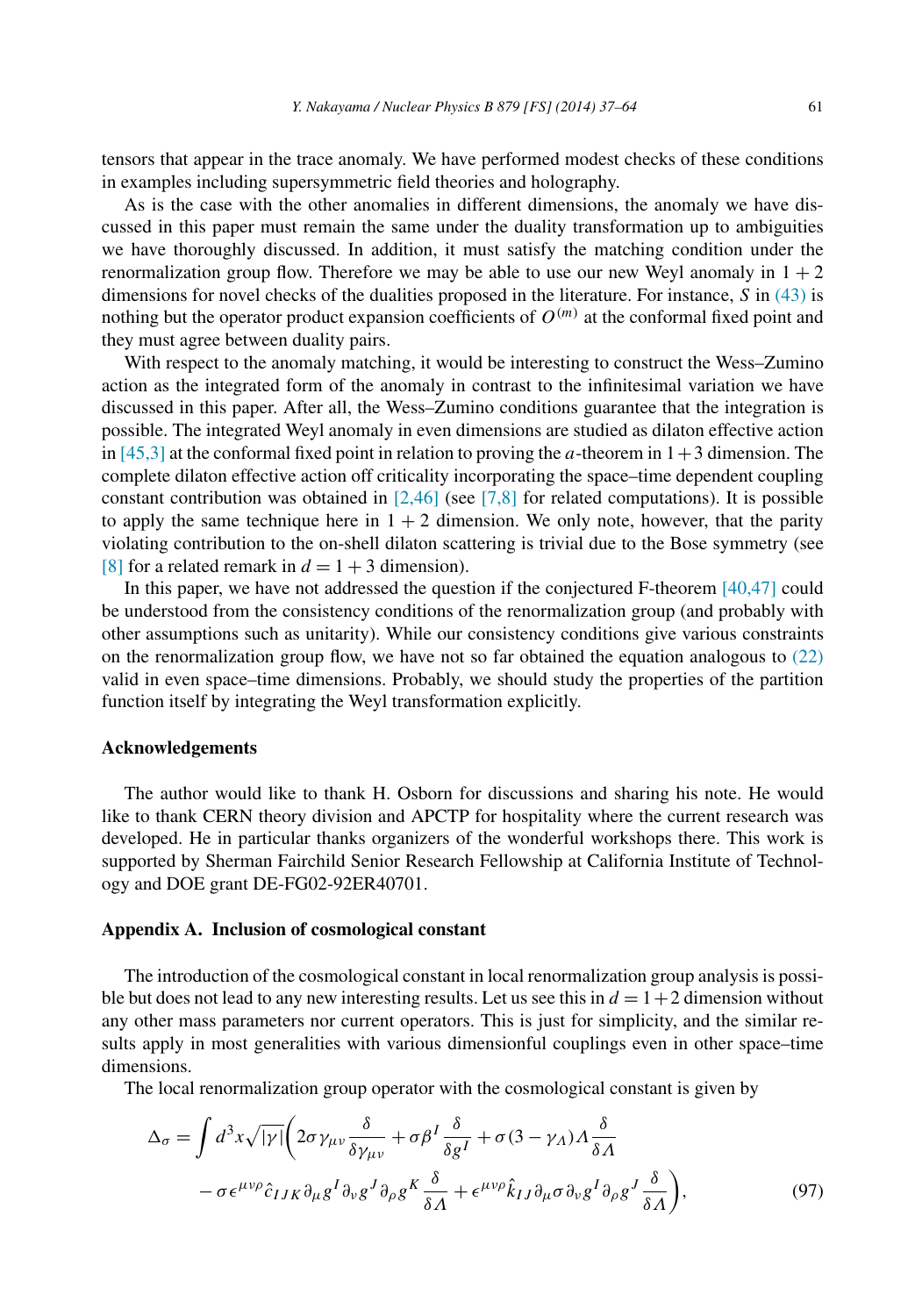<span id="page-25-0"></span>with totally antisymmetric  $\hat{c}_{IJK}$  and  $k_{IJ}$ , and we assume that the renormalized Schwinger vacuum functional is annihilated by  $\Delta_{\sigma}$ . We do not need to address the "anomalous variation" of the vacuum functional with respect to the local renormalization group because the variation for the cosmological constant on the local functional gives the same effect. Indeed the trace identity from  $(97)$  is

$$
T^{\mu}_{\mu} = \beta^{I} O_{I} - (\hat{c}_{IJK} + \partial_{I} \hat{k}_{JK}) \epsilon^{\mu\nu\rho} \partial_{\mu} g^{I} \partial_{\nu} g^{J} \partial_{\rho} g^{K} + (3 - \gamma_{A}) \Lambda, \tag{98}
$$

which should be compared with  $(4)$  and  $(14)$ . In particular, the second term is what was called *A*anomaly, but here it is obtained without the explicit anomalous variation.

Let us consider the additional Class 1 consistency conditions due to the cosmological constant from  $[\Delta_{\sigma}, \Delta_{\tilde{\sigma}}] = 0$ . They are given by

$$
3\hat{c}_{IJK}\beta^K + \mathcal{L}_{\beta}\hat{k}_{IJ} + \gamma_{\Delta}\hat{k}_{IJ} = 0,
$$
  
\n
$$
\hat{k}_{IJ}\beta^J = 0.
$$
\n(99)

These are equivalent to Eq.  $(21)$  by identifying

$$
C_{IJK} = \hat{c}_{IJK} + \partial_{[I}k_{JK]},\tag{100}
$$

which is motivated by the trace identity  $(98)$ , if we assume that the anomalous dimension of the cosmological constant is zero:  $\gamma_A = 0$ . This vanishing of the anomalous dimension is a reasonable assumption in our situation because the dimension of the identity operator, which must be zero conventionally, after all determines what we mean by scaling transformation.<sup>16</sup> Due to the absence of the anomalous variation, there is no Class 2 consistency condition. Instead it was encoded in Class 1 as shown above.

At first sight, we have more freedom than the discussion in Section [2.2](#page-7-0) because of the additional term  $k_{IJ}$ . The necessity of such additional terms can be seen, for example, from Class 2 ambiguity with  $\mathcal{D} = \int d^3x \sqrt{|\gamma|} c_{IJK} \epsilon^{\mu\nu\rho} \partial_\mu g^I \partial_\nu g^J \partial_\rho g^K \frac{\delta}{\delta \Lambda}$ . From the variation  $\delta \Delta_\sigma =$  $[\Delta_{\sigma}, \mathcal{D}]$ , we have to allow the scheme dependence

$$
\delta \hat{c}_{IJK} = \mathcal{L}_{\beta} c_{IJK},
$$
  
\n
$$
\delta \hat{k}_{IJ} = c_{IJK} \beta^K,
$$
\n(101)

which satisfies the consistency conditions (99). However, under the same scheme change, the invariant combination  $C_{IJK}$  defined in (100) transforms as

$$
\delta C_{IJK} = \beta^L \partial_{[L} C_{IJK]},\tag{102}
$$

which is equivalent to the first line in  $(33)$  obtained as Class 3 ambiguity there. In this way, we do not obtain any new physically interesting constraint or ambiguity in the local renormalization group analysis with the addition of the cosmological constant.

## **Appendix B. Convention**

We mostly follow the convention and notation used in  $[2]$ , which is slightly different from the ones used in [\[8\].](#page-27-0) We here list minor difference and the convention implicit in [\[2\].](#page-26-0)

<sup>&</sup>lt;sup>16</sup> In contrast, if we allow other dimension zero operators as in non-compact conformal field theories, the situation can become more subtle. See [\[1\]](#page-26-0) for two-dimensional discussions for such a case.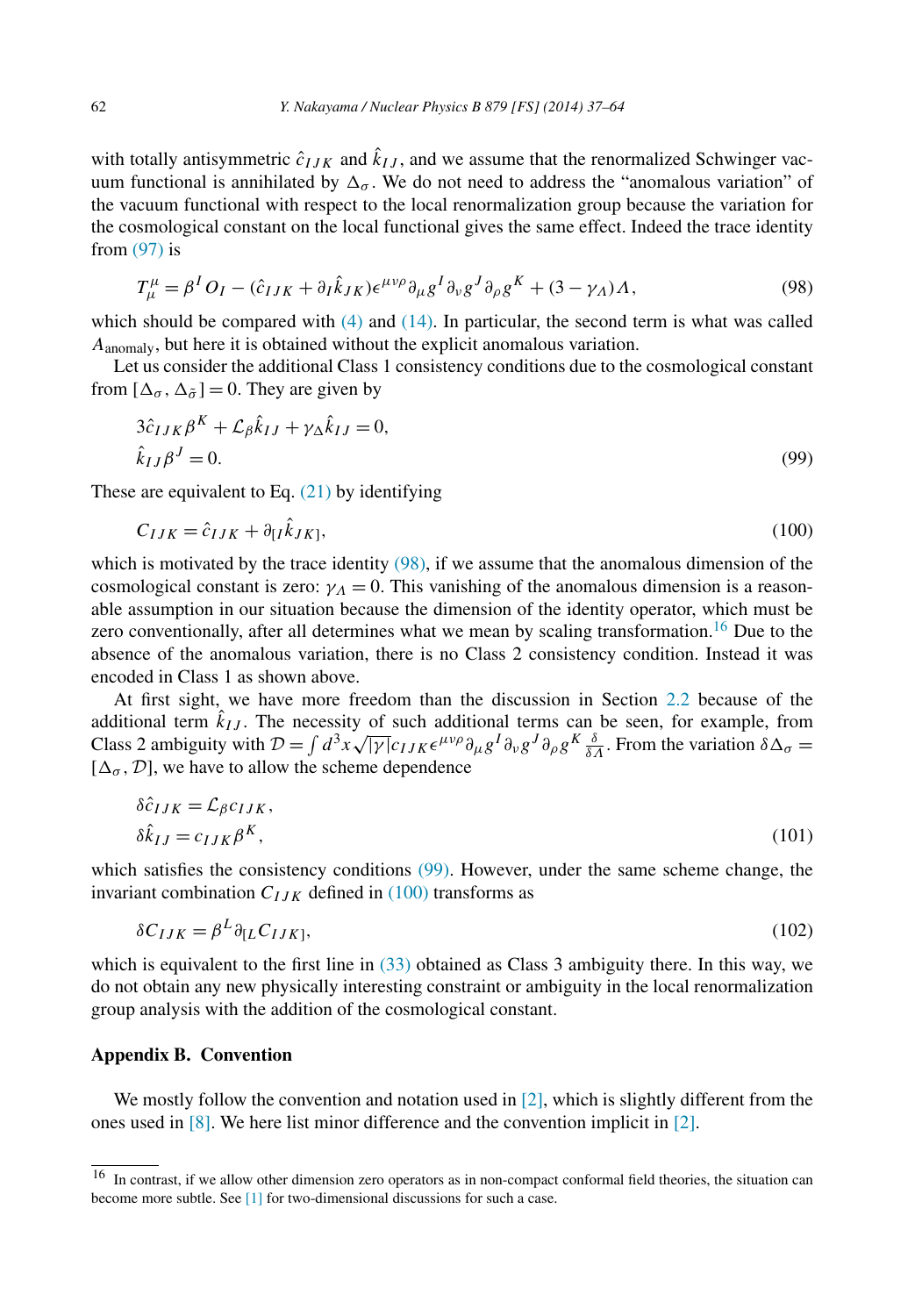<span id="page-26-0"></span>Our definition of the functional differentiation is defined with respect to the explicit volume measure:

$$
\frac{\delta f(y)}{\delta f(x)} = \frac{1}{\sqrt{|y|}} \delta^{(d)}(x - y)
$$
\n(103)

or

$$
\frac{\delta}{\delta f(x)} \int d^d x \sqrt{|\gamma|} f(x) g(x) = g(x). \tag{104}
$$

The definition differs from [2] by the factor  $\sqrt{|y|}$ , but it does not affect most of our formulae.

Our anti-symmetrization symbol [*IJK...*] and symmetrization symbol *(IJK ...)* in tensor indices contain the combinatoric factor so that *A*[*IJL...*] and *S(IJK...)* represent the antisymmetric or symmetric component of the corresponding tensor  $A_{IJK}$  or  $S_{IJK}$ ... For instance

$$
A_{[IJK]} = \frac{1}{6}(A_{IJK} - A_{IKJ} - A_{JIK} + A_{JKI} + A_{KIJ} - A_{KJI}),
$$
  
\n
$$
S_{(IJK)} = \frac{1}{6}(S_{IJK} + S_{IKJ} + S_{JIK} + S_{JKI} + S_{KIJ} + S_{KJI}).
$$
\n(105)

Our convention of the Levi-Civita tensor is as follows. We first define the totally antisymmetric Levi-Civita symbol  $\epsilon_{abc\cdots}$  in the Euclidean signature as the *c*-number

$$
\epsilon_{123\ldots d} = 1\tag{106}
$$

and  $\pm 1$  depending on odd or even under permutations. With the vielbein  $\gamma_{\mu\nu} = e^a_\mu e^b_\nu \delta_{ab}$  for the Riemannian metric, we define the Levi-Civita tensor as

$$
\epsilon_{\mu\nu\rho\ldots} = i \epsilon_{abc\ldots} e^a_\mu e^b_\nu e^c_\rho \ldots \tag{107}
$$

Note that the imaginary unit  $i = \sqrt{-1}$  here can be attributed to the Wick rotation so that the Levi-Civita tensor in the Lorentzian signature is real, which guarantees the reality of the effective action in the Lorentzian space–time.

Our curvature convention is the same as the one used in [\[8\],](#page-27-0) or  $s_1 = s_2 = s_3 = +$  in the Misner–Thorne–Wheeler convention. Under the infinitesimal Weyl transformation

$$
\delta_{\sigma} \gamma_{\mu\nu} = 2\sigma \gamma_{\mu\nu} \tag{108}
$$

we have

$$
\delta_{\sigma} R = -2\sigma R - 2(d - 1)D^2 \sigma,
$$
  
\n
$$
\delta_{\sigma} D^2 = -2\sigma D^2 + (d - 2)(\partial_{\mu} \sigma)D^{\mu}.
$$
\n(109)

Here we assume  $D^2 = D^{\mu} \partial_{\mu}$  acts on scalar fields.

## **References**

- [1] [H. Osborn, Nucl. Phys. B 363 \(1991\) 486.](http://refhub.elsevier.com/S0550-3213(13)00584-1/bib4F73626F726E3A31393931676Ds1)
- [2] I. [Jack, H. Osborn, arXiv:1312.0428 \[hep-th\].](http://refhub.elsevier.com/S0550-3213(13)00584-1/bib4A4Fs1)
- [3] Z. [Komargodski, A. Schwimmer, J. High Energy Phys. 1112 \(2011\) 099, arXiv:1107.3987 \[hep-th\].](http://refhub.elsevier.com/S0550-3213(13)00584-1/bib4B6F6D6172676F64736B693A32303131766As1)
- [4] Z. [Komargodski, J. High Energy Phys. 1207 \(2012\) 069, arXiv:1112.4538 \[hep-th\].](http://refhub.elsevier.com/S0550-3213(13)00584-1/bib4B6F6D6172676F64736B693A323031317876s1)
- [5] [Y. Nakayama, arXiv:1208.4726 \[hep-th\].](http://refhub.elsevier.com/S0550-3213(13)00584-1/bib4E616B6179616D613A323031326E64s1)
- [6] M.A. [Luty, J. Polchinski, R. Rattazzi, J. High Energy Phys. 1301 \(2013\) 152, arXiv:1204.5221 \[hep-th\].](http://refhub.elsevier.com/S0550-3213(13)00584-1/bib4C7574793A323031327777s1)